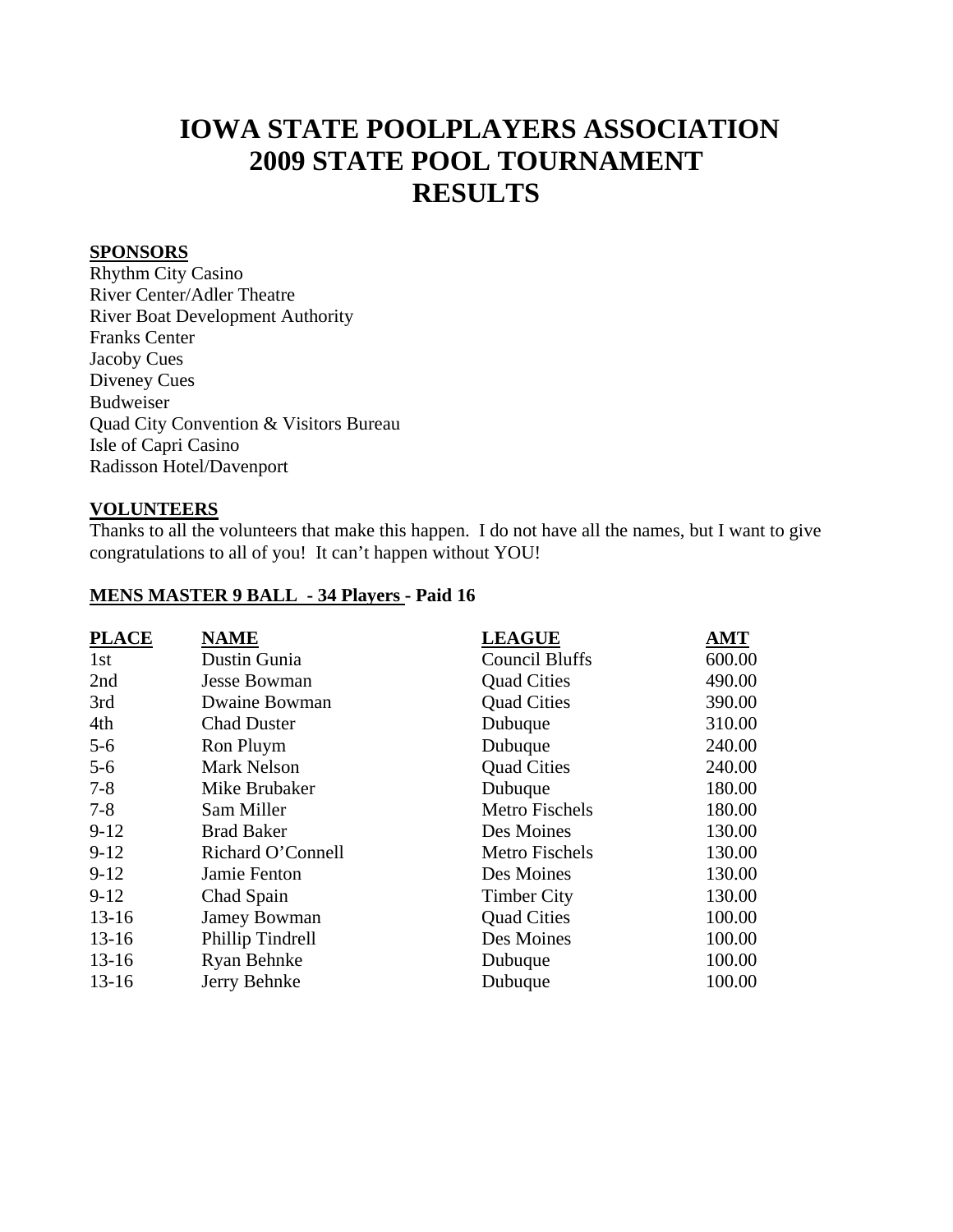#### **MENS SENIORS 9 BALL - 33 Players - Paid 8**

| 1st     | <b>Steve Westlin</b> | <b>Quad Cities</b> | 300.00 |
|---------|----------------------|--------------------|--------|
| 2nd     | <b>Bill Kramer</b>   | Dubuque            | 225.00 |
| 3rd     | Dan Glasgow          | Corridor           | 150.00 |
| 4th     | Ken Miller           | Cedar Rapids       | 100.00 |
| $5-6$   | <b>Robert Baity</b>  | Camden             | 65.00  |
| $5-6$   | Ron Monroe           | Keokuk             | 65.00  |
| $7 - 8$ | Harvey Helm          | Des Moines         | 40.00  |
| $7 - 8$ | Michael Clancy       | Dubuque            | 40.00  |

#### **MENS OPEN 9 BALL - 356 Players - Paid 96**

| 1st       | <b>Chad Behnke</b>    | Dubuque                    | 800.00 |
|-----------|-----------------------|----------------------------|--------|
| 2nd       | <b>Daniel Patten</b>  | <b>Automatic Amusement</b> | 650.00 |
| 3rd       | Darryl Ostwinkle      | <b>Delaware County</b>     | 525.00 |
| 4th       | <b>Alan Schares</b>   | Metro                      | 425.00 |
| $5 - 6$   | Shawn Gelo            | Corridor                   | 335.00 |
| $5 - 6$   | Eric Behnke           | Dubuque                    | 335.00 |
| $7 - 8$   | Don Sager             | Clinton                    | 285.00 |
| $7 - 8$   | Perry Lehmkuhl        | Clinton                    | 285.00 |
| $9 - 12$  | <b>Josh Ray</b>       | <b>Quad Cities</b>         | 235.00 |
| $9 - 12$  | <b>Brian Mattson</b>  | Muscatine                  | 235.00 |
| $9 - 12$  | Joe Trombetta         | Des Moines                 | 235.00 |
| $9 - 12$  | <b>Robert Swanson</b> | Des Moines                 | 235.00 |
| $13 - 16$ | <b>Jim Vest</b>       | <b>Table Rats</b>          | 190.00 |
| $13 - 16$ | Curt Qualman          | Clinton                    | 190.00 |
| $13 - 16$ | <b>Anthony Garcia</b> | <b>Quad Cities</b>         | 190.00 |
| $13 - 16$ | Cale Enabnit          | <b>Delaware County</b>     | 190.00 |
| 17-24     | <b>Jimmy Nosavan</b>  | Des Moines                 | 150.00 |
| 17-24     | Tim Le                | Corridor                   | 150.00 |
| 17-24     | <b>Mike Sheets</b>    | Des Moines                 | 150.00 |
| $17 - 24$ | Ken Barsema           | Clinton                    | 150.00 |
| 17-24     | Louie Bartels         | <b>Timber City</b>         | 150.00 |
| $17 - 24$ | Nicholas Tarchinski   | <b>Quad Cities</b>         | 150.00 |
| 17-24     | <b>Heath Moore</b>    | <b>Green Amusement</b>     | 150.00 |
| 17-24     | Lee Styer             | Camden                     | 150.00 |
| 25-32     | <b>Jason Niesman</b>  | Dubuque                    | 120.00 |
| $25 - 32$ | Chris Siefken         | <b>Council Bluffs</b>      | 120.00 |
| $25 - 32$ | John Jaster           | <b>Quad Cities</b>         | 120.00 |
| $25 - 32$ | <b>Tony Ehlers</b>    | Des Moines                 | 120.00 |
| 25-32     | <b>Fred Peiffer</b>   | <b>Table Rats</b>          | 120.00 |
| 25-32     | Sean Sommers.         | Maquoketa                  | 120.00 |
| $25 - 32$ | Alan MacNamara        | <b>Quad Cities</b>         | 120.00 |
| 25-32     | Mike Rohner           | Dubuque                    | 120.00 |
| 33-48     | Joe Lampe             | Clinton                    | 90.00  |
| 33-48     | Ken Danielsen         | <b>Quad Cities</b>         | 90.00  |
| 33-48     | Don Faber, Sr.        | Des Moines                 | 90.00  |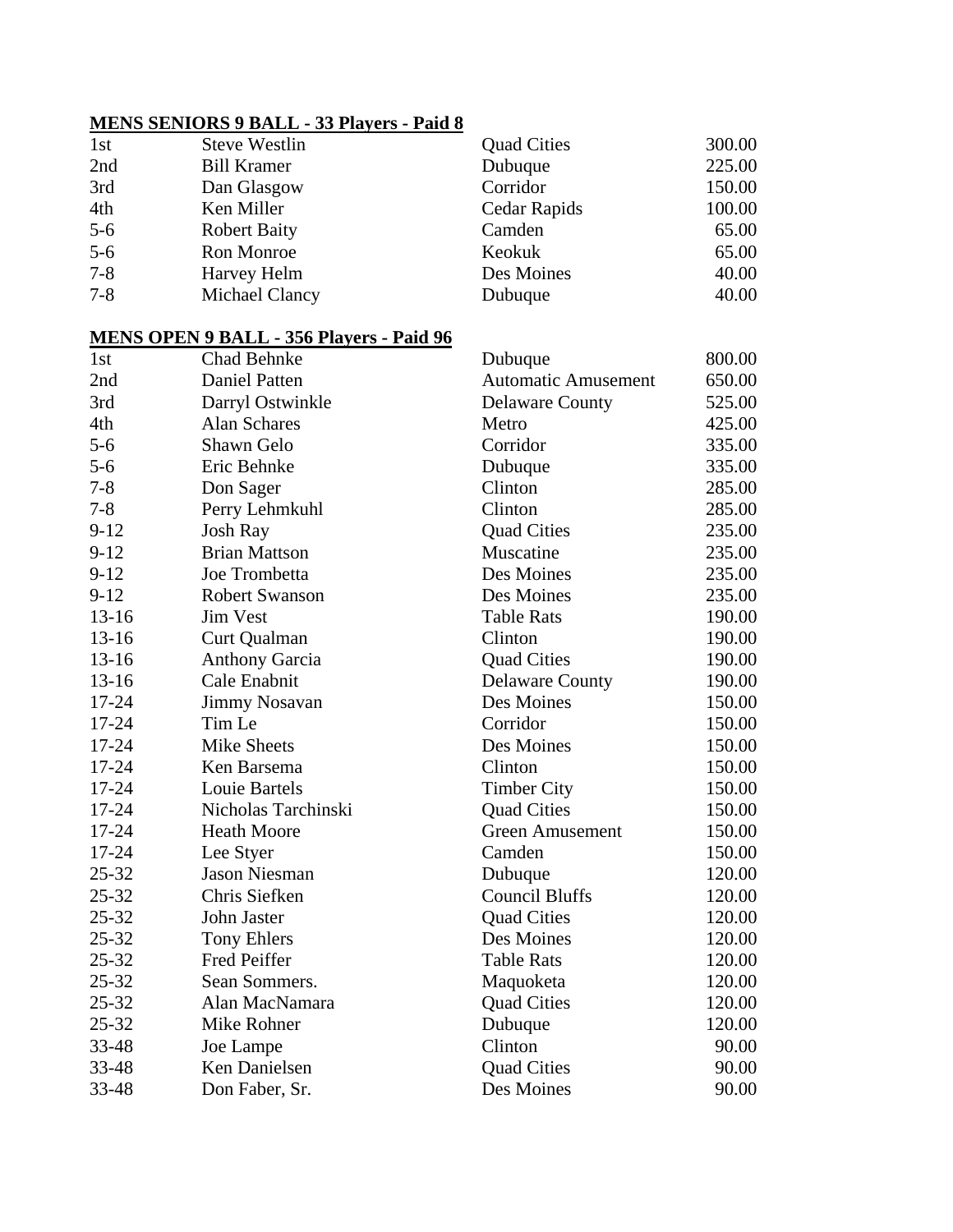| 33-48 | Gary DeCarlo               | Des Moines                 | 90.00 |
|-------|----------------------------|----------------------------|-------|
| 33-48 | <b>Brian Houselog</b>      | Dubuque                    | 90.00 |
| 33-48 | <b>Adam Anderson</b>       | <b>Quad Cities</b>         | 90.00 |
| 33-48 | Al Carpenter               | <b>Metro Fishels</b>       | 90.00 |
| 33-48 | <b>Tim Sommers</b>         | <b>Timber City</b>         | 90.00 |
| 33-48 | Rob Hesse                  | <b>Quad Cities</b>         | 90.00 |
| 33-48 | Mike Ancell                | Des Moines                 | 90.00 |
| 33-48 | <b>Nick Thomson</b>        | <b>Quad Cities</b>         | 90.00 |
| 33-48 | <b>Gary Graeser</b>        | <b>Automatic Amusement</b> | 90.00 |
| 33-48 | <b>Jack Kelly</b>          | Cox                        | 90.00 |
| 33-48 | <b>Joel Fleming</b>        | <b>Joe Dees</b>            | 90.00 |
| 33-48 | Lance Luther               | <b>Quad Cities</b>         | 90.00 |
| 33-48 | <b>Justin Smith</b>        | <b>Metro Fischels</b>      | 90.00 |
| 49-64 | Dillon Dahl                | <b>Timber City</b>         | 65.00 |
| 49-64 | Will Thomsen               | Clinton                    | 65.00 |
| 49-64 | Joe Geiken                 | Dubuque                    | 65.00 |
| 49-64 | Al Lavi                    | Cedar Rapids               | 65.00 |
| 49-64 | Jae Bernard                | Cedar Rapids               | 65.00 |
| 49-64 | Mark Flesch                | Clinton                    | 65.00 |
| 49-64 | <b>Scott Haskins</b>       | <b>Quad Cities</b>         | 65.00 |
| 49-64 | Dony Faber Jr.             | Des Moines                 | 65.00 |
| 49-64 | Kelly Fitzgibbons          | Dubuque                    | 65.00 |
| 49-64 | <b>Tracy Hoerrmann</b>     | Muscatine                  | 65.00 |
| 49-64 | Chris Nicholson            | Des Moines                 | 65.00 |
| 49-64 | Ed Denklau                 | <b>Quad Cities</b>         | 65.00 |
| 49-64 | Gater Wilwerding           | Green Amusement            | 65.00 |
| 49-64 | Mike Enabnit               | <b>Charles City</b>        | 65.00 |
| 49-64 | <b>Steve Aldrich</b>       | Camden                     | 65.00 |
| 49-64 | Michael Doe                | Cedar Rapids               | 65.00 |
| 65-96 | <b>Chris Ralston</b>       | <b>Quad Cities</b>         | 45.00 |
| 65-96 | Cory Data                  | Dubuque                    | 45.00 |
| 65-96 | David Dart                 | Cedar Rapids               | 45.00 |
| 65-96 | Marc Wells                 | Muscatine                  | 45.00 |
| 65-96 | <b>Rick Tropf</b>          | <b>Quad Cities</b>         | 45.00 |
| 65-96 | <b>Ryan Murphy</b>         | Jo Dees                    | 45.00 |
| 65-96 | <b>Shane Seevell</b>       | Metro Fischels             | 45.00 |
| 65-96 | Christ Aiardo              | <b>Quad Cities</b>         | 45.00 |
| 65-96 | Phil Fuglsang              | Clinton                    | 45.00 |
| 65-96 | Matt Eddy                  | Osceola                    | 45.00 |
| 65-96 | <b>Lindsey Butterfield</b> | <b>Table Rats</b>          | 45.00 |
| 65-96 | <b>Gary Shannon</b>        | Des Moines                 | 45.00 |
| 65-96 | <b>Steve Wilwerding</b>    | <b>Green Amusement</b>     | 45.00 |
| 65-96 | Theo Lee                   | Des Moines                 | 45.00 |
| 65-96 | <b>Tom Olson</b>           | Dubuque                    | 45.00 |
| 65-96 | Dennis Dahl                | <b>Timber City</b>         | 45.00 |
| 65-96 | <b>Jody McCormick</b>      | Muscatine                  | 45.00 |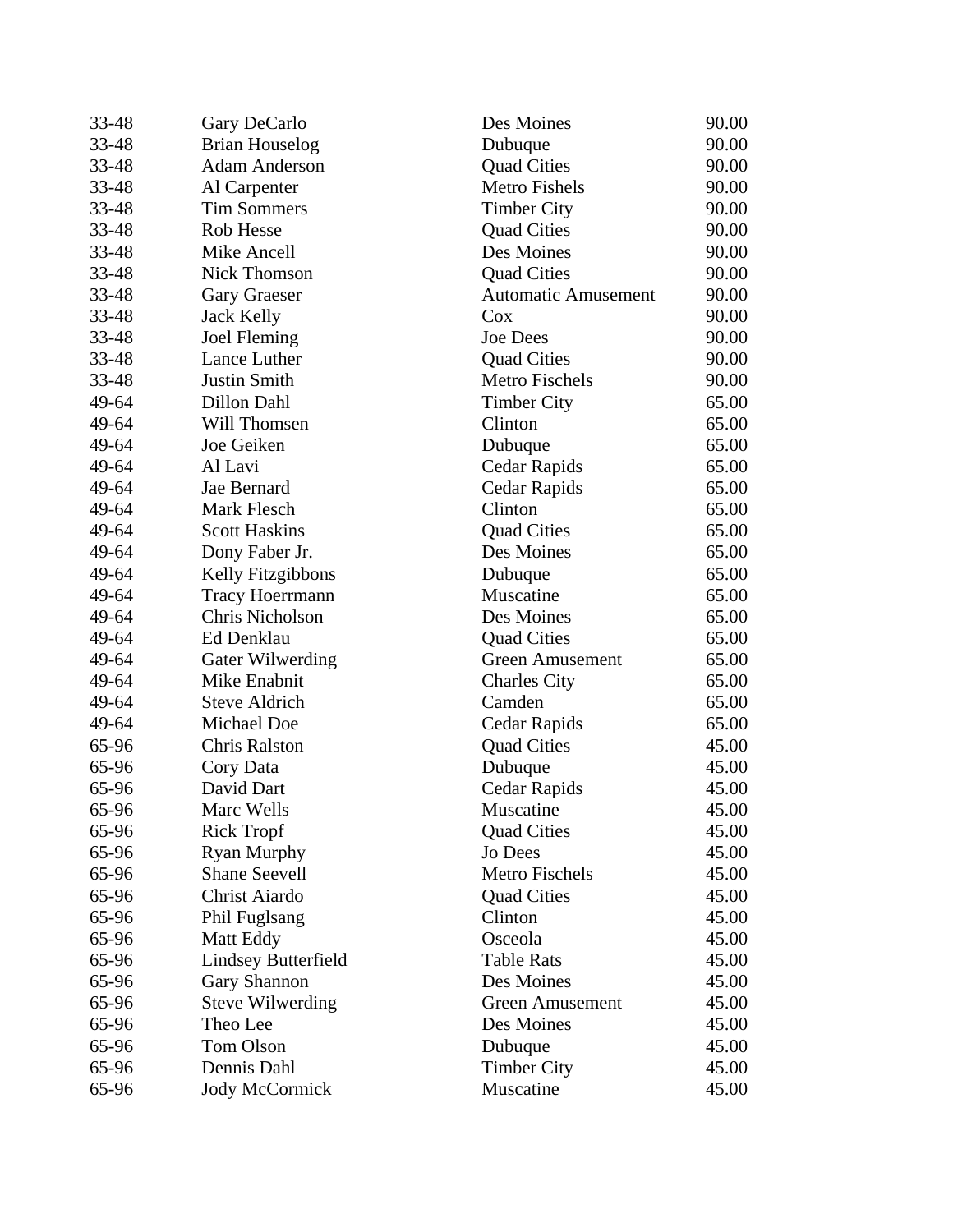| 65-96 | Jeremy Bush          | <b>Table Rats</b>         | 45.00 |
|-------|----------------------|---------------------------|-------|
| 65-96 | Rob Bish             | <b>Corner Pocket</b>      | 45.00 |
| 65-96 | Cory Baity           | Camden                    | 45.00 |
| 65-96 | James Brashaw        | Clinton                   | 45.00 |
| 65-96 | Jamie Courtney       | Corner Pocket             | 45.00 |
| 65-96 | Jeff Higgins         | Maquoketa                 | 45.00 |
| 65-96 | Cory Youngblut       | <b>Iowa City Corridor</b> | 45.00 |
| 65-96 | Dan Wesbrook         | Camden                    | 45.00 |
| 65-96 | Jerry Wheeler        | Keokuk                    | 45.00 |
| 65-96 | James Miller         | Muscatine                 | 45.00 |
| 65-96 | <b>Brian Mattson</b> | Muscatine                 | 45.00 |
| 65-96 | Michael Angstead     | Des Moines                | 45.00 |
| 65-96 | James Anderson       | <b>Quad Cities</b>        | 45.00 |
| 65-96 | Mark O'Hara          | Clinton                   | 45.00 |
| 65-96 | <b>Scott Krueger</b> | Muscatine                 | 45.00 |

## **MENS ELITE 8 BALL – 32 Players – Paid 12**

| 1 <sup>ST</sup> | Josh Johnson         | <b>Quad Cities</b>    | 2,000.00 |
|-----------------|----------------------|-----------------------|----------|
| 2 <sup>nd</sup> | <b>Scott Hargens</b> | Camden                | 1,500.00 |
| $3^{rd}$        | Tom McCluskey        | Des Plaine            | 1,075.00 |
| 4 <sup>th</sup> | <b>Scott Kitto</b>   | Marion                | 725.00   |
| $5-6$           | Phillip Tindrell     | Des Moines            | 450.00   |
| $5 - 6$         | Ryan Behnke          | Dubuque               | 450.00   |
| $7 - 8$         | Dustin Gunia         | <b>Council Bluffs</b> | 250.00   |
| $7-8$           | Don Mueller          | Camden                | 250.00   |
| $9-12$          | Tommy Hernandez      | <b>Quad Cities</b>    | 125.00   |
| $9 - 12$        | Zach Willis          | <b>Council Bluffs</b> | 125.00   |
| $9-12$          | Adam Bechnke         | Dubuque               | 125.00   |
| $9 - 12$        | Jamie Fenton         | Des Moines            | 125.00   |

## **WOMENS ELITE 8 BALL – 10 Players – Paid 4**

| 1 <sup>ST</sup> | Jessica Frideres | Green Amusement | 1,200.00 |
|-----------------|------------------|-----------------|----------|
| 2 <sup>nd</sup> | Kassandra Werner | Glendale Hts    | 800.00   |
| $3^{\text{rd}}$ | Karla Chorny     | Metro Fischels  | 600.00   |
| 4 <sup>th</sup> | Paula Reeder     | <b>Missouri</b> | 400.00   |

#### **MENS SENIORS 8 BALL- 47 Players – Paid 16**

| $1^{ST}$        | Mark Czerwinski          | <b>Quad Cities</b> | 400.00 |
|-----------------|--------------------------|--------------------|--------|
| 2 <sup>nd</sup> | Ron Brashaw              | Clinton            | 300.00 |
| 3 <sup>rd</sup> | Ron Kiner                | Des Moines         | 225.00 |
| 4 <sup>th</sup> | Jerry Becks              | <b>Quad Cities</b> | 175.00 |
| $5-6$           | <b>Steve Strasburger</b> | Cedar Rapids       | 125.00 |
| $5-6$           | Ken Miller               | Cedar Rapids       | 125.00 |
| $7 - 8$         | <b>Steve Westlin</b>     | <b>Quad Cities</b> | 75.00  |
| $7 - 8$         | Leo Daniels              | Des Moines         | 75.00  |
| $9 - 12$        | Jim Poush                | Osceola            | 70.00  |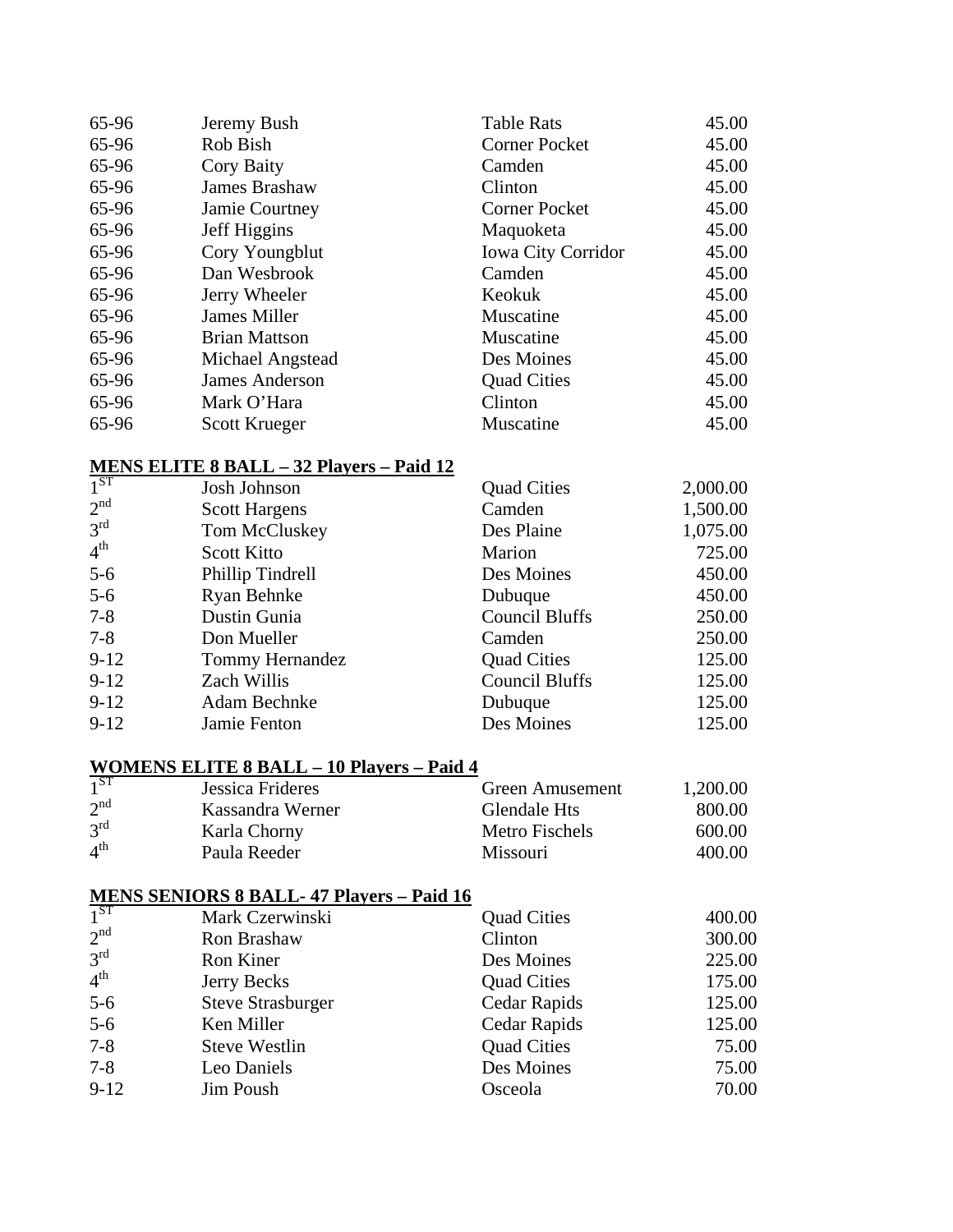| $9 - 12$  | Mike Clancy     | Dubuque            | 70.00 |
|-----------|-----------------|--------------------|-------|
| $9 - 12$  | Al Fitzgibbons  | Dubuque            | 70.00 |
| $9 - 12$  | Ron Monroe      | Keokuk             | 70.00 |
| $13-16$   | Skip Holton     | Roberts Vending    | 60.00 |
| $13 - 16$ | Nick Tarchinski | <b>Quad Cities</b> | 60.00 |
| $13 - 16$ | Dwaine Adcock   | Muscatine          | 60.00 |
| $13 - 16$ | Dave Heim       | <b>Quad Cities</b> | 60.00 |
|           |                 |                    |       |
|           |                 |                    |       |

## **JUNIORS 8 BALL – 11 Players –**<br>1<sup>ST</sup> Christ Ajardo 1<sup>ST</sup> Christ Aiardo Quad City Trophy/Diviney Cue<br>
2<sup>nd</sup> Kaleb Graham Charles City Trophy/Diviney Cue 2<sup>nd</sup> Kaleb Graham Charles City Trophy/Diviney Cue<br>
3<sup>rd</sup> Sean Sommers Maguoketa Plaque/Diviney Cue

Sean Sommers Maquoketa Plaque/Diviney Cue

#### **MENS MASTER 8 BALL – 45 Players – Paid 16**<br>1<sup>ST</sup> Nate Schoenske 1<sup>ST</sup> Nate Schoepske Metro, Waterloo 710.00<br>
2<sup>nd</sup> Kevin McCombs Metro, Fischels 610.00  $2<sup>nd</sup>$  Kevin McCombs Metro, Fischels 610.00<br>  $3<sup>rd</sup>$  Tack Craft Camden 610.00  $3<sup>rd</sup>$  Jack Craft Camden 510.00 4<sup>th</sup> Dan Kuhl Quad Cities 410.00 5-6 Geoff Rice Des Moines 330.00 5-6 Dwaine Bowman Quad Cities 330.00 7-8 Ken Uhlenkamp Corner Pocket 260.00 7-8 Zack Willis Council Bluffs 260.00 9-12 Ron Pluym Dubuque 200.00 9-12 Phillip Tindrell Des Moines 200.00 9-12 Abe Palmer Cedar Rapids 200.00 9-12 Chad Duster Dubuque 200.00 13-16 Richard Caldwell Joe Dees 125.00 13-16 Steve Lange Duad Cities 125.00 13-16 Victor Gradstaff Des Moines 125.00 13-16 Mike Mathes Joe Dees 125.00

#### **WOMENS MASTER 8 BALL – 22 Players – Paid 8**

| $\overline{1}^{\rm st}$ | <b>Barb Hamilton</b>      | <b>Quad Cities</b>   | 500.00 |
|-------------------------|---------------------------|----------------------|--------|
| 2 <sup>nd</sup>         | <b>Kathy Christiansen</b> | Clinton              | 400.00 |
| 3 <sup>rd</sup>         | Alana Rapp                | Dubuque              | 310.00 |
| 4 <sup>th</sup>         | Sandy Neal                | Des Moines           | 240.00 |
| $5-6$                   | Melissa Hills             | <b>Corner Pocket</b> | 175.00 |
| $5-6$                   | Rachel Byrket             | <b>Quad Cities</b>   | 175.00 |
| $7 - 8$                 | <b>Blanche Ensor</b>      | <b>Iowa City</b>     | 125.00 |
| $7 - 8$                 | Cindy Norman              | Des Moines           | 125.00 |

|     | <b>MENS OPEN 8 BALL - Level I - 274 Players - Paid 96</b> |            |        |
|-----|-----------------------------------------------------------|------------|--------|
| 1st | Lee Styer                                                 | Camden     | 600.00 |
| 2nd | Chad Elston                                               | Dubuque    | 495.00 |
| 3rd | <b>Brady McNeeley</b>                                     | Des Moines | 400.00 |
| 4th | Robert Dunkin                                             | Joe Dees   | 335.00 |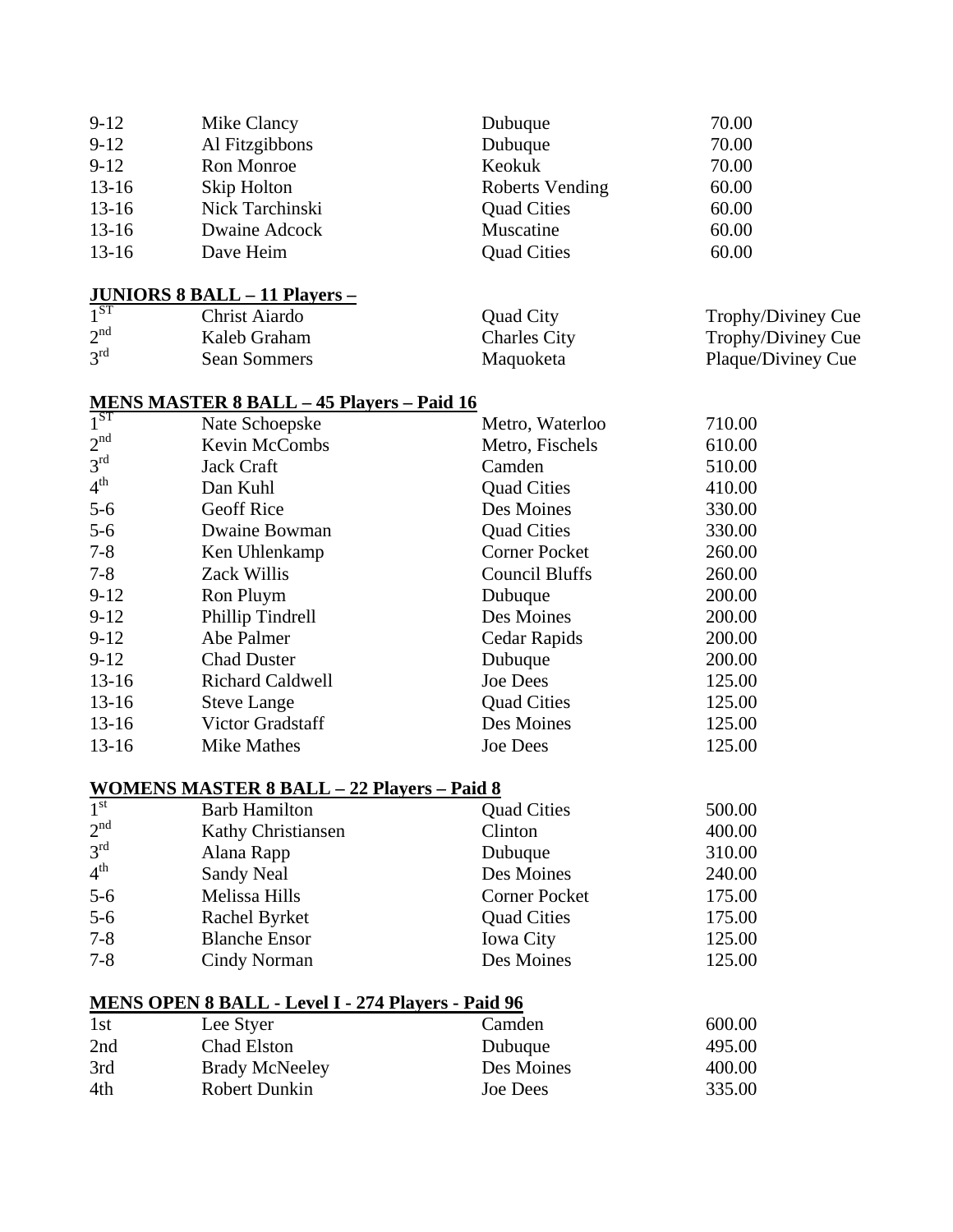| $5 - 6$   | Mike Peiffer          | <b>Table Rats</b>          | 270.00 |
|-----------|-----------------------|----------------------------|--------|
| $5 - 6$   | Jeremy Goodner        | <b>Green Amusement</b>     | 270.00 |
| $7 - 8$   | Jim Baker             | Clinton                    | 220.00 |
| $7 - 8$   | Shawn Gelo            | Corridor                   | 220.00 |
| $9 - 12$  | Dan Weber             | <b>Delaware County</b>     | 175.00 |
| $9 - 12$  | Cale Enabnit          | <b>Delaware County</b>     | 175.00 |
| $9-12$    | Terry Flack           | Clinton                    | 175.00 |
| $9-12$    | <b>Todd Davis</b>     | Cedar Rapids               | 175.00 |
| $13-16$   | Kevin Morris          | Dubuque                    | 140.00 |
| $13-16$   | Paul Ashmore          | Des Moines                 | 140.00 |
| $13-16$   | Al Carpenter          | <b>Metro Fishels</b>       | 140.00 |
| $13-16$   | <b>Jody McCormick</b> | Muscatine                  | 140.00 |
| $17 - 24$ | <b>Blake Byrket</b>   | <b>Quad Cities</b>         | 105.00 |
| 17-24     | <b>Jason Nickols</b>  | Cox Music                  | 105.00 |
| $17 - 24$ | <b>Chad Behnke</b>    | Dubuque                    | 105.00 |
| $17 - 24$ | Dustin Roach          | Joe Dees                   | 105.00 |
| $17 - 24$ | Lance Luther          | <b>Quad Cities</b>         | 105.00 |
| $17 - 24$ | Joe Geiken            | Dubuque                    | 105.00 |
| 17-24     | <b>Bob Andrews</b>    | <b>Council Bluffs</b>      | 105.00 |
| $17 - 24$ | <b>Jeff Martz</b>     | Dubuque                    | 105.00 |
| $25 - 32$ | Tony Oldenburger      | <b>Automatic Amusement</b> | 75.00  |
| $25 - 32$ | Keith Herndon         | <b>Corner Pocket</b>       | 75.00  |
| $25 - 32$ | Lee Norton            | <b>Council Bluffs</b>      | 75.00  |
| $25 - 32$ | Chris Nicholson       | Des Moines                 | 75.00  |
| 25-32     | Greg Knight           | Cedar Rapids               | 75.00  |
| $25 - 32$ | <b>Chuck Baxter</b>   | Dubuque                    | 75.00  |
| $25 - 32$ | <b>Brian Houselog</b> | Dubuque                    | 75.00  |
| $25 - 32$ | <b>Rick Dooley</b>    | <b>Quad Cities</b>         | 75.00  |
| 33-48     | <b>Anthony Garcia</b> | <b>Quad Cities</b>         | 55.00  |
| 33-48     | Darryl Ostwinkle      | <b>Delaware County</b>     | 55.00  |
| 33-48     | David Dart            | Cedar Rapids               | 55.00  |
| 33-48     | <b>Steve Moris</b>    | Dubuque                    | 55.00  |
| 33-48     | Eric Ward             | Joe Dees                   | 55.00  |
| 33-48     | Nik Bolin             | Dubuque                    | 55.00  |
| 33-48     | Lance Lerch           | Corridor                   | 55.00  |
| 33-48     | <b>Heath Moore</b>    | <b>Green Amusement</b>     | 55.00  |
| 33-48     | <b>Steve Schmitt</b>  | <b>Table Rats</b>          | 55.00  |
| 33-48     | <b>Todd Wiese</b>     | <b>Timber City</b>         | 55.00  |
| 33-48     | <b>Tom Olson</b>      | Dubuque                    | 55.00  |
| 33-48     | <b>Bill Roach</b>     | <b>Joe Dees</b>            | 55.00  |
| 33-48     | <b>Roger Harris</b>   | <b>Table Rats</b>          | 55.00  |
| 33-48     | David Holmes          | Clinton                    | 55.00  |
| 33-48     | Jamie Courtney        | <b>Corner Pocket</b>       | 55.00  |
| 33-48     | <b>Jay Britt</b>      | <b>Delaware County</b>     | 55.00  |
| 49-64     | David Mills           | Clinton                    | 40.00  |
| 49-64     | <b>Gary Graeser</b>   | <b>Automatic Amusement</b> | 40.00  |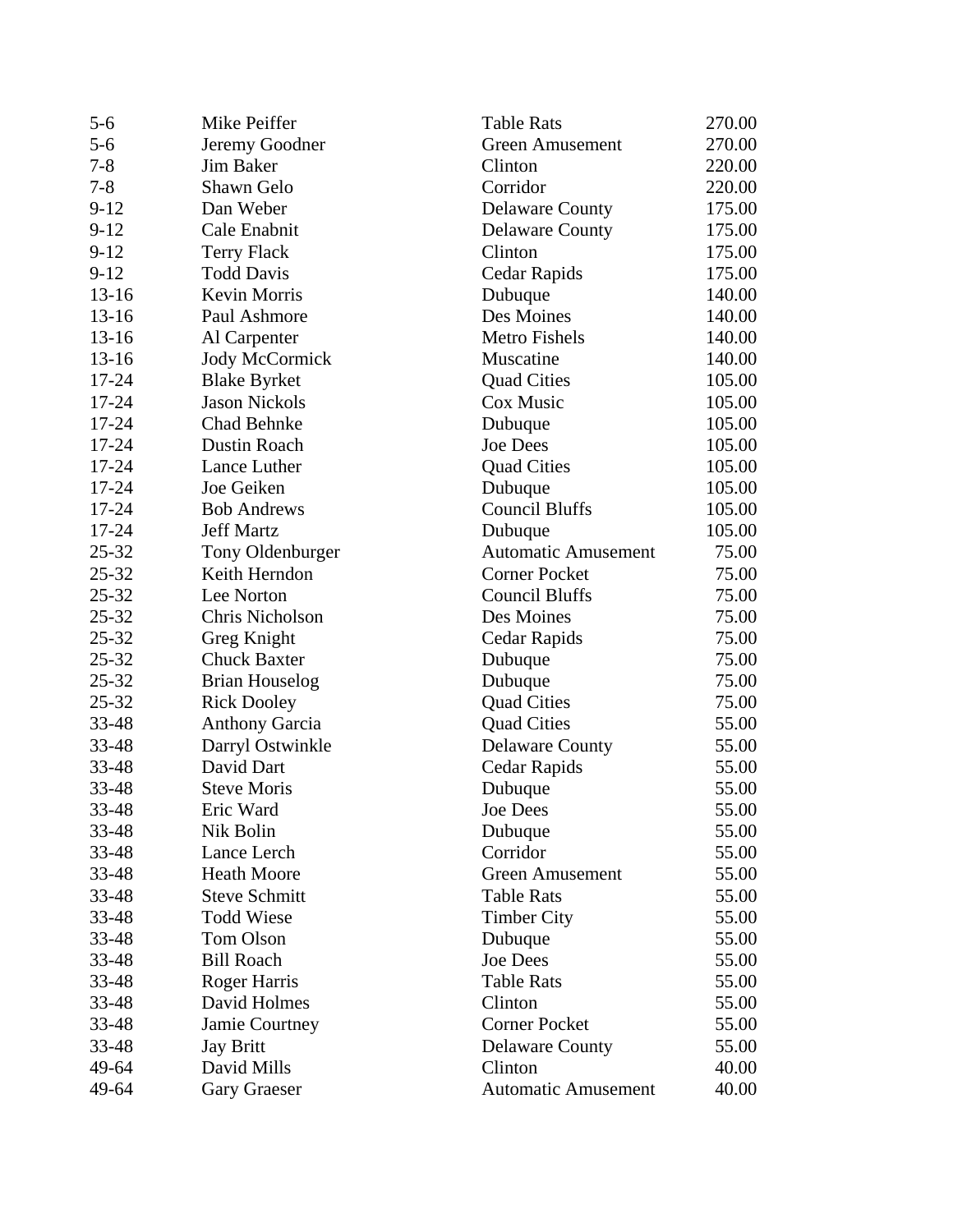| <b>Steven Wilwerding</b><br><b>Green Amusement</b><br>40.00<br><b>Table Rats</b><br>40.00<br>Fred Peiffer<br>Dave Mishler<br>Cox Music<br>40.00<br>Paul Ezerski<br><b>Corner Pocket</b><br>40.00<br>Chris Siefken<br>Council Bluffs<br>40.00<br>40.00<br>Al Lavi<br>Cedar Rapids<br>Ken Barsema<br>Clinton<br>40.00<br><b>Lindsey Butterfield</b><br><b>Table Rats</b><br>40.00<br>Southern Iowa<br>40.00<br>Dave Youngs<br>Theo Lee<br>Des Moines<br>40.00<br>Muscatine<br>40.00<br><b>Tracy Hoerrmann</b><br><b>Joe Dees</b><br>40.00<br><b>Ryan Murphy</b><br>Doric Smith<br><b>Quad Cities</b><br>40.00<br>Mike Rohner<br>Dubuque<br>35.00<br>Muscatine<br>35.00<br>Gary Gafeller<br>Des Moines<br>35.00<br>Gary DeCarlo<br><b>Travis Frazelle</b><br>35.00<br><b>Quad Cities</b><br><b>Jason Niesman</b><br>35.00<br>Dubuque<br>Des Moines<br>35.00<br><b>Troy Sowers</b><br><b>Jeff Thomas</b><br>Thomas<br>35.00<br><b>Jason Truitt</b><br><b>Corner Pocket</b><br>35.00<br><b>Table Rats</b><br>35.00<br>Hannes Luettringhaus<br>Kelly Fitzgibbons<br>35.00<br>Dubuque<br>Tim Craig<br><b>Joe Dees</b><br>35.00<br><b>Shane Minihan</b><br>35.00<br>Dubuque<br><b>Gilbert Terronez</b><br>Cox Music<br>35.00<br>Matt Hill<br>35.00<br><b>Roberts Vending</b><br>Mark Waltemeyer<br><b>Roberts Vending</b><br>35.00<br>Clinton<br>35.00<br>Terry Tip<br>Clinton<br>35.00<br>Rocky Mickelson<br><b>Jack Colon</b><br>Cedar Rapids<br>35.00<br>35.00<br>65-96<br>Alan Bloodgood<br>Des Moines<br>65-96<br>Tim Bringman<br>Table Rats<br>35.00<br>Clinton<br><b>Randy Brewer</b><br>35.00<br>Don Grawe<br><b>Quad Cities</b><br>35.00<br>Clinton<br>65-96<br>35.00<br>Jerry Lampe<br>Clinton<br>65-96<br>Curt Qualman<br>35.00<br>Des Moines<br>Dony Faber<br>35.00<br><b>Eddie Robinson</b><br>Des Moines<br>65-96<br>35.00<br><b>Tony Ehlers</b><br>Des Moines<br>35.00<br><b>Roberts Vending</b><br>35.00<br>Cory Rasmussen<br><b>Greg Hills</b><br>Muscatine<br>35.00<br>65-96<br><b>Tony Stone</b><br><b>Quad Cities</b><br>35.00<br>Dean Johnson<br><b>Quad Cities</b><br>35.00 | 49-64 | Marc Wells           | Muscatine  | 40.00 |
|-------------------------------------------------------------------------------------------------------------------------------------------------------------------------------------------------------------------------------------------------------------------------------------------------------------------------------------------------------------------------------------------------------------------------------------------------------------------------------------------------------------------------------------------------------------------------------------------------------------------------------------------------------------------------------------------------------------------------------------------------------------------------------------------------------------------------------------------------------------------------------------------------------------------------------------------------------------------------------------------------------------------------------------------------------------------------------------------------------------------------------------------------------------------------------------------------------------------------------------------------------------------------------------------------------------------------------------------------------------------------------------------------------------------------------------------------------------------------------------------------------------------------------------------------------------------------------------------------------------------------------------------------------------------------------------------------------------------------------------------------------------------------------------------------------------------------------------------------------------------------------------------------------------------------------------------------------------------------------------------------------------------------------------------------------------------------------------------|-------|----------------------|------------|-------|
|                                                                                                                                                                                                                                                                                                                                                                                                                                                                                                                                                                                                                                                                                                                                                                                                                                                                                                                                                                                                                                                                                                                                                                                                                                                                                                                                                                                                                                                                                                                                                                                                                                                                                                                                                                                                                                                                                                                                                                                                                                                                                           | 49-64 |                      |            |       |
|                                                                                                                                                                                                                                                                                                                                                                                                                                                                                                                                                                                                                                                                                                                                                                                                                                                                                                                                                                                                                                                                                                                                                                                                                                                                                                                                                                                                                                                                                                                                                                                                                                                                                                                                                                                                                                                                                                                                                                                                                                                                                           | 49-64 |                      |            |       |
|                                                                                                                                                                                                                                                                                                                                                                                                                                                                                                                                                                                                                                                                                                                                                                                                                                                                                                                                                                                                                                                                                                                                                                                                                                                                                                                                                                                                                                                                                                                                                                                                                                                                                                                                                                                                                                                                                                                                                                                                                                                                                           | 49-64 |                      |            |       |
|                                                                                                                                                                                                                                                                                                                                                                                                                                                                                                                                                                                                                                                                                                                                                                                                                                                                                                                                                                                                                                                                                                                                                                                                                                                                                                                                                                                                                                                                                                                                                                                                                                                                                                                                                                                                                                                                                                                                                                                                                                                                                           | 49-64 |                      |            |       |
|                                                                                                                                                                                                                                                                                                                                                                                                                                                                                                                                                                                                                                                                                                                                                                                                                                                                                                                                                                                                                                                                                                                                                                                                                                                                                                                                                                                                                                                                                                                                                                                                                                                                                                                                                                                                                                                                                                                                                                                                                                                                                           | 49-64 |                      |            |       |
|                                                                                                                                                                                                                                                                                                                                                                                                                                                                                                                                                                                                                                                                                                                                                                                                                                                                                                                                                                                                                                                                                                                                                                                                                                                                                                                                                                                                                                                                                                                                                                                                                                                                                                                                                                                                                                                                                                                                                                                                                                                                                           | 49-64 |                      |            |       |
|                                                                                                                                                                                                                                                                                                                                                                                                                                                                                                                                                                                                                                                                                                                                                                                                                                                                                                                                                                                                                                                                                                                                                                                                                                                                                                                                                                                                                                                                                                                                                                                                                                                                                                                                                                                                                                                                                                                                                                                                                                                                                           | 49-64 |                      |            |       |
|                                                                                                                                                                                                                                                                                                                                                                                                                                                                                                                                                                                                                                                                                                                                                                                                                                                                                                                                                                                                                                                                                                                                                                                                                                                                                                                                                                                                                                                                                                                                                                                                                                                                                                                                                                                                                                                                                                                                                                                                                                                                                           | 49-64 |                      |            |       |
|                                                                                                                                                                                                                                                                                                                                                                                                                                                                                                                                                                                                                                                                                                                                                                                                                                                                                                                                                                                                                                                                                                                                                                                                                                                                                                                                                                                                                                                                                                                                                                                                                                                                                                                                                                                                                                                                                                                                                                                                                                                                                           | 49-64 |                      |            |       |
|                                                                                                                                                                                                                                                                                                                                                                                                                                                                                                                                                                                                                                                                                                                                                                                                                                                                                                                                                                                                                                                                                                                                                                                                                                                                                                                                                                                                                                                                                                                                                                                                                                                                                                                                                                                                                                                                                                                                                                                                                                                                                           | 49-64 |                      |            |       |
|                                                                                                                                                                                                                                                                                                                                                                                                                                                                                                                                                                                                                                                                                                                                                                                                                                                                                                                                                                                                                                                                                                                                                                                                                                                                                                                                                                                                                                                                                                                                                                                                                                                                                                                                                                                                                                                                                                                                                                                                                                                                                           | 49-64 |                      |            |       |
|                                                                                                                                                                                                                                                                                                                                                                                                                                                                                                                                                                                                                                                                                                                                                                                                                                                                                                                                                                                                                                                                                                                                                                                                                                                                                                                                                                                                                                                                                                                                                                                                                                                                                                                                                                                                                                                                                                                                                                                                                                                                                           | 49-64 |                      |            |       |
|                                                                                                                                                                                                                                                                                                                                                                                                                                                                                                                                                                                                                                                                                                                                                                                                                                                                                                                                                                                                                                                                                                                                                                                                                                                                                                                                                                                                                                                                                                                                                                                                                                                                                                                                                                                                                                                                                                                                                                                                                                                                                           | 49-64 |                      |            |       |
|                                                                                                                                                                                                                                                                                                                                                                                                                                                                                                                                                                                                                                                                                                                                                                                                                                                                                                                                                                                                                                                                                                                                                                                                                                                                                                                                                                                                                                                                                                                                                                                                                                                                                                                                                                                                                                                                                                                                                                                                                                                                                           | 65-96 |                      |            |       |
|                                                                                                                                                                                                                                                                                                                                                                                                                                                                                                                                                                                                                                                                                                                                                                                                                                                                                                                                                                                                                                                                                                                                                                                                                                                                                                                                                                                                                                                                                                                                                                                                                                                                                                                                                                                                                                                                                                                                                                                                                                                                                           | 65-96 |                      |            |       |
|                                                                                                                                                                                                                                                                                                                                                                                                                                                                                                                                                                                                                                                                                                                                                                                                                                                                                                                                                                                                                                                                                                                                                                                                                                                                                                                                                                                                                                                                                                                                                                                                                                                                                                                                                                                                                                                                                                                                                                                                                                                                                           | 65-96 |                      |            |       |
|                                                                                                                                                                                                                                                                                                                                                                                                                                                                                                                                                                                                                                                                                                                                                                                                                                                                                                                                                                                                                                                                                                                                                                                                                                                                                                                                                                                                                                                                                                                                                                                                                                                                                                                                                                                                                                                                                                                                                                                                                                                                                           | 65-96 |                      |            |       |
|                                                                                                                                                                                                                                                                                                                                                                                                                                                                                                                                                                                                                                                                                                                                                                                                                                                                                                                                                                                                                                                                                                                                                                                                                                                                                                                                                                                                                                                                                                                                                                                                                                                                                                                                                                                                                                                                                                                                                                                                                                                                                           | 65-96 |                      |            |       |
|                                                                                                                                                                                                                                                                                                                                                                                                                                                                                                                                                                                                                                                                                                                                                                                                                                                                                                                                                                                                                                                                                                                                                                                                                                                                                                                                                                                                                                                                                                                                                                                                                                                                                                                                                                                                                                                                                                                                                                                                                                                                                           | 65-96 |                      |            |       |
|                                                                                                                                                                                                                                                                                                                                                                                                                                                                                                                                                                                                                                                                                                                                                                                                                                                                                                                                                                                                                                                                                                                                                                                                                                                                                                                                                                                                                                                                                                                                                                                                                                                                                                                                                                                                                                                                                                                                                                                                                                                                                           | 65-96 |                      |            |       |
|                                                                                                                                                                                                                                                                                                                                                                                                                                                                                                                                                                                                                                                                                                                                                                                                                                                                                                                                                                                                                                                                                                                                                                                                                                                                                                                                                                                                                                                                                                                                                                                                                                                                                                                                                                                                                                                                                                                                                                                                                                                                                           | 65-96 |                      |            |       |
|                                                                                                                                                                                                                                                                                                                                                                                                                                                                                                                                                                                                                                                                                                                                                                                                                                                                                                                                                                                                                                                                                                                                                                                                                                                                                                                                                                                                                                                                                                                                                                                                                                                                                                                                                                                                                                                                                                                                                                                                                                                                                           | 65-96 |                      |            |       |
|                                                                                                                                                                                                                                                                                                                                                                                                                                                                                                                                                                                                                                                                                                                                                                                                                                                                                                                                                                                                                                                                                                                                                                                                                                                                                                                                                                                                                                                                                                                                                                                                                                                                                                                                                                                                                                                                                                                                                                                                                                                                                           | 65-96 |                      |            |       |
|                                                                                                                                                                                                                                                                                                                                                                                                                                                                                                                                                                                                                                                                                                                                                                                                                                                                                                                                                                                                                                                                                                                                                                                                                                                                                                                                                                                                                                                                                                                                                                                                                                                                                                                                                                                                                                                                                                                                                                                                                                                                                           | 65-96 |                      |            |       |
|                                                                                                                                                                                                                                                                                                                                                                                                                                                                                                                                                                                                                                                                                                                                                                                                                                                                                                                                                                                                                                                                                                                                                                                                                                                                                                                                                                                                                                                                                                                                                                                                                                                                                                                                                                                                                                                                                                                                                                                                                                                                                           | 65-96 |                      |            |       |
|                                                                                                                                                                                                                                                                                                                                                                                                                                                                                                                                                                                                                                                                                                                                                                                                                                                                                                                                                                                                                                                                                                                                                                                                                                                                                                                                                                                                                                                                                                                                                                                                                                                                                                                                                                                                                                                                                                                                                                                                                                                                                           | 65-96 |                      |            |       |
|                                                                                                                                                                                                                                                                                                                                                                                                                                                                                                                                                                                                                                                                                                                                                                                                                                                                                                                                                                                                                                                                                                                                                                                                                                                                                                                                                                                                                                                                                                                                                                                                                                                                                                                                                                                                                                                                                                                                                                                                                                                                                           | 65-96 |                      |            |       |
|                                                                                                                                                                                                                                                                                                                                                                                                                                                                                                                                                                                                                                                                                                                                                                                                                                                                                                                                                                                                                                                                                                                                                                                                                                                                                                                                                                                                                                                                                                                                                                                                                                                                                                                                                                                                                                                                                                                                                                                                                                                                                           | 65-96 |                      |            |       |
|                                                                                                                                                                                                                                                                                                                                                                                                                                                                                                                                                                                                                                                                                                                                                                                                                                                                                                                                                                                                                                                                                                                                                                                                                                                                                                                                                                                                                                                                                                                                                                                                                                                                                                                                                                                                                                                                                                                                                                                                                                                                                           | 65-96 |                      |            |       |
|                                                                                                                                                                                                                                                                                                                                                                                                                                                                                                                                                                                                                                                                                                                                                                                                                                                                                                                                                                                                                                                                                                                                                                                                                                                                                                                                                                                                                                                                                                                                                                                                                                                                                                                                                                                                                                                                                                                                                                                                                                                                                           | 65-96 |                      |            |       |
|                                                                                                                                                                                                                                                                                                                                                                                                                                                                                                                                                                                                                                                                                                                                                                                                                                                                                                                                                                                                                                                                                                                                                                                                                                                                                                                                                                                                                                                                                                                                                                                                                                                                                                                                                                                                                                                                                                                                                                                                                                                                                           | 65-96 |                      |            |       |
|                                                                                                                                                                                                                                                                                                                                                                                                                                                                                                                                                                                                                                                                                                                                                                                                                                                                                                                                                                                                                                                                                                                                                                                                                                                                                                                                                                                                                                                                                                                                                                                                                                                                                                                                                                                                                                                                                                                                                                                                                                                                                           |       |                      |            |       |
|                                                                                                                                                                                                                                                                                                                                                                                                                                                                                                                                                                                                                                                                                                                                                                                                                                                                                                                                                                                                                                                                                                                                                                                                                                                                                                                                                                                                                                                                                                                                                                                                                                                                                                                                                                                                                                                                                                                                                                                                                                                                                           |       |                      |            |       |
|                                                                                                                                                                                                                                                                                                                                                                                                                                                                                                                                                                                                                                                                                                                                                                                                                                                                                                                                                                                                                                                                                                                                                                                                                                                                                                                                                                                                                                                                                                                                                                                                                                                                                                                                                                                                                                                                                                                                                                                                                                                                                           | 65-96 |                      |            |       |
|                                                                                                                                                                                                                                                                                                                                                                                                                                                                                                                                                                                                                                                                                                                                                                                                                                                                                                                                                                                                                                                                                                                                                                                                                                                                                                                                                                                                                                                                                                                                                                                                                                                                                                                                                                                                                                                                                                                                                                                                                                                                                           | 65-96 |                      |            |       |
|                                                                                                                                                                                                                                                                                                                                                                                                                                                                                                                                                                                                                                                                                                                                                                                                                                                                                                                                                                                                                                                                                                                                                                                                                                                                                                                                                                                                                                                                                                                                                                                                                                                                                                                                                                                                                                                                                                                                                                                                                                                                                           |       |                      |            |       |
|                                                                                                                                                                                                                                                                                                                                                                                                                                                                                                                                                                                                                                                                                                                                                                                                                                                                                                                                                                                                                                                                                                                                                                                                                                                                                                                                                                                                                                                                                                                                                                                                                                                                                                                                                                                                                                                                                                                                                                                                                                                                                           |       |                      |            |       |
|                                                                                                                                                                                                                                                                                                                                                                                                                                                                                                                                                                                                                                                                                                                                                                                                                                                                                                                                                                                                                                                                                                                                                                                                                                                                                                                                                                                                                                                                                                                                                                                                                                                                                                                                                                                                                                                                                                                                                                                                                                                                                           | 65-96 |                      |            |       |
|                                                                                                                                                                                                                                                                                                                                                                                                                                                                                                                                                                                                                                                                                                                                                                                                                                                                                                                                                                                                                                                                                                                                                                                                                                                                                                                                                                                                                                                                                                                                                                                                                                                                                                                                                                                                                                                                                                                                                                                                                                                                                           |       |                      |            |       |
|                                                                                                                                                                                                                                                                                                                                                                                                                                                                                                                                                                                                                                                                                                                                                                                                                                                                                                                                                                                                                                                                                                                                                                                                                                                                                                                                                                                                                                                                                                                                                                                                                                                                                                                                                                                                                                                                                                                                                                                                                                                                                           | 65-96 |                      |            |       |
|                                                                                                                                                                                                                                                                                                                                                                                                                                                                                                                                                                                                                                                                                                                                                                                                                                                                                                                                                                                                                                                                                                                                                                                                                                                                                                                                                                                                                                                                                                                                                                                                                                                                                                                                                                                                                                                                                                                                                                                                                                                                                           | 65-96 |                      |            |       |
|                                                                                                                                                                                                                                                                                                                                                                                                                                                                                                                                                                                                                                                                                                                                                                                                                                                                                                                                                                                                                                                                                                                                                                                                                                                                                                                                                                                                                                                                                                                                                                                                                                                                                                                                                                                                                                                                                                                                                                                                                                                                                           | 65-96 |                      |            |       |
|                                                                                                                                                                                                                                                                                                                                                                                                                                                                                                                                                                                                                                                                                                                                                                                                                                                                                                                                                                                                                                                                                                                                                                                                                                                                                                                                                                                                                                                                                                                                                                                                                                                                                                                                                                                                                                                                                                                                                                                                                                                                                           |       |                      |            |       |
|                                                                                                                                                                                                                                                                                                                                                                                                                                                                                                                                                                                                                                                                                                                                                                                                                                                                                                                                                                                                                                                                                                                                                                                                                                                                                                                                                                                                                                                                                                                                                                                                                                                                                                                                                                                                                                                                                                                                                                                                                                                                                           | 65-96 |                      |            |       |
|                                                                                                                                                                                                                                                                                                                                                                                                                                                                                                                                                                                                                                                                                                                                                                                                                                                                                                                                                                                                                                                                                                                                                                                                                                                                                                                                                                                                                                                                                                                                                                                                                                                                                                                                                                                                                                                                                                                                                                                                                                                                                           | 65-96 | <b>Jimmy Nosavan</b> | Des Moines | 35.00 |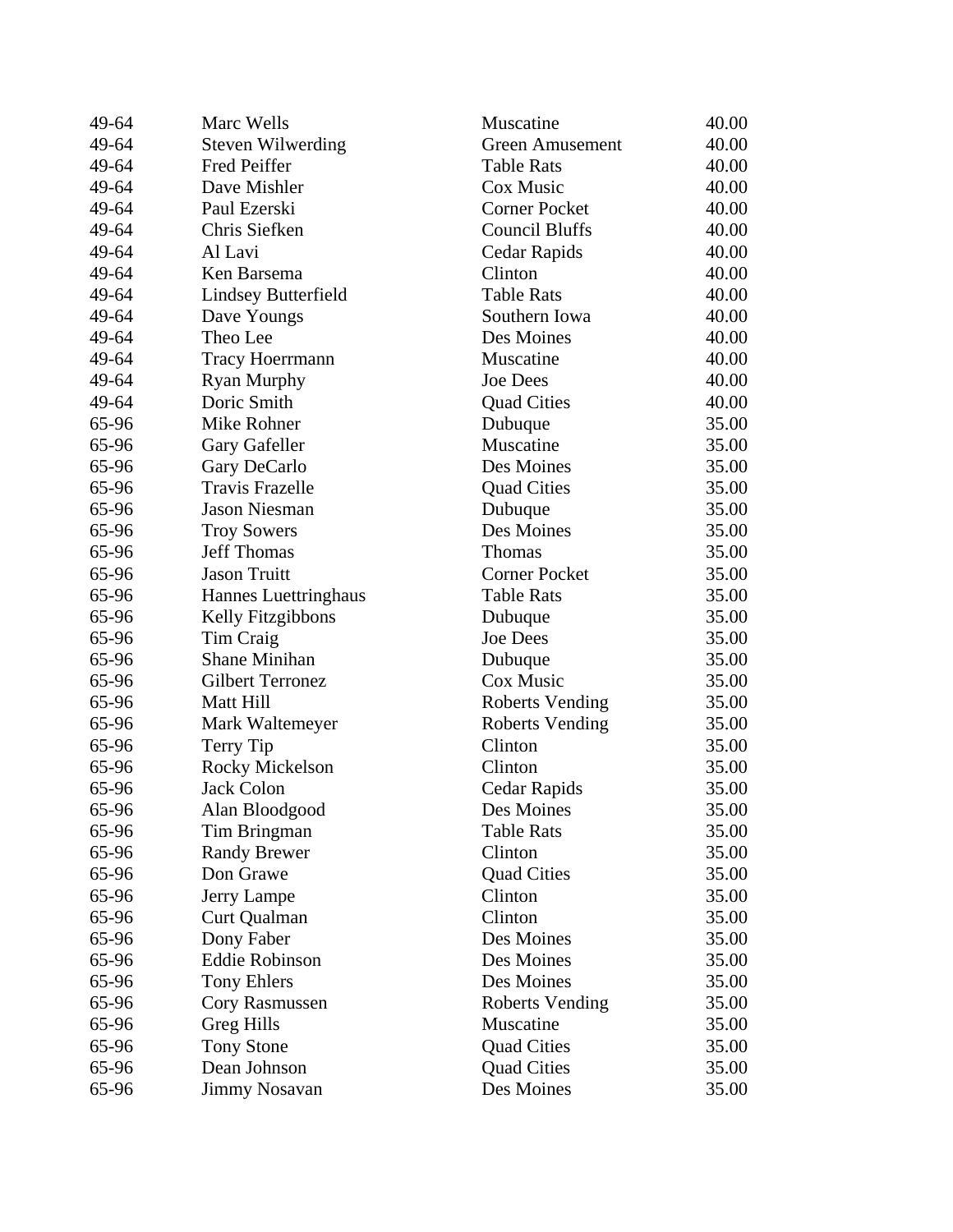## **MENS OPEN 8 BALL - Level 2- 455 Players - Paid 128**

| 1st       | John Jaster            | <b>Quad Cities</b>          | 720.00 |
|-----------|------------------------|-----------------------------|--------|
| 2nd       | <b>Casey Moriarty</b>  | Dubuque                     | 615.00 |
| 3rd       | Pat Heiderscheit       | Dubuque                     |        |
| 4th       | Christ Aiardo          | <b>Quad Cities</b>          | 395.00 |
| $5 - 6$   | Ron Delp               | Clinton                     | 325.00 |
| $5-6$     | Mark Hunt              | <b>Council Bluffs</b>       | 325.00 |
| $7 - 8$   | <b>Jack Kelly</b>      | Cox                         | 275.00 |
| $7 - 8$   | <b>Ben Peiffer</b>     | <b>Table Rats</b>           | 275.00 |
| $9-12$    | <b>Steve Main</b>      | <b>Delaware County</b>      | 230.00 |
| $9-12$    | <b>Scott Haskins</b>   | <b>Quad Cities</b>          | 230.00 |
| $9 - 12$  | Justin Smith           | Metro Fischels              | 230.00 |
| $9 - 12$  | Tim Cloyd              | <b>Council Bluffs</b>       | 230.00 |
| $13-16$   | <b>Scott Vaassen</b>   | Dubuque                     | 185.00 |
| $13 - 16$ | <b>Alan Schares</b>    | <b>Automatic Amusement</b>  | 185.00 |
| $13 - 16$ | Cody Hotler            | <b>Timber City</b>          | 185.00 |
| $13 - 16$ | Joe Lampe              | Clinton                     | 185.00 |
| $17 - 24$ | Mark Hohmann           | Dubuque                     | 150.00 |
| 17-24     | <b>Dustin Brewster</b> | Maquoketa                   | 150.00 |
| $17 - 24$ | Rich Vankampen         | Clinton                     | 150.00 |
| $17 - 24$ | Dan Patten             | <b>Automatic Amusement</b>  | 150.00 |
| 17-24     | Jim Lechnir            | Dubuque                     | 150.00 |
| $17 - 24$ | Dave Corcoran          | <b>Roberts Vending</b>      | 150.00 |
| $17 - 24$ | Pat Hampe              | Des Moines                  | 150.00 |
| $17 - 24$ | <b>Larry Hout</b>      | <b>Quad Cities</b>          | 150.00 |
| $25 - 32$ | Mike Reynolds          | <b>Iowa City</b>            | 105.00 |
| $25 - 32$ | Bryan Wonick           | Corridor                    | 105.00 |
| $25 - 32$ | <b>Jason Voshell</b>   | Dubuque                     | 105.00 |
| $25 - 32$ | Tim Shannon            | <b>Quad Cities</b>          | 105.00 |
| $25 - 32$ | Darren Bruess          | <b>Automatic Amusements</b> | 105.00 |
| $25 - 32$ | <b>Jack Christy</b>    | Cedar Rapids                | 105.00 |
| $25 - 32$ | Nate Atkinson          | <b>Table Rats</b>           | 105.00 |
| 25-32     | <b>Rusty Clester</b>   | Muscatine                   | 105.00 |
| 33-48     | <b>Art Rhodes</b>      | Council Bluffs              | 65.00  |
| 33-48     | Will Thomsen           | Clinton                     | 65.00  |
| 33-48     | Shane Lee              | <b>Table Rats</b>           | 65.00  |
| 33-48     | John Stewart           | <b>Council Bluffs</b>       | 65.00  |
| 33-48     | Dan Hankins            | <b>Quad Cities</b>          | 65.00  |
| 33-48     | <b>Chuck Smith</b>     | Camden                      | 65.00  |
| 33-48     | Steve Heiderscheit     | Dubuque                     | 65.00  |
| 33-48     | John Pollpeter         | Cedar Rapids                | 65.00  |
| 33-48     | <b>Scott Peel</b>      | Des Moines                  | 65.00  |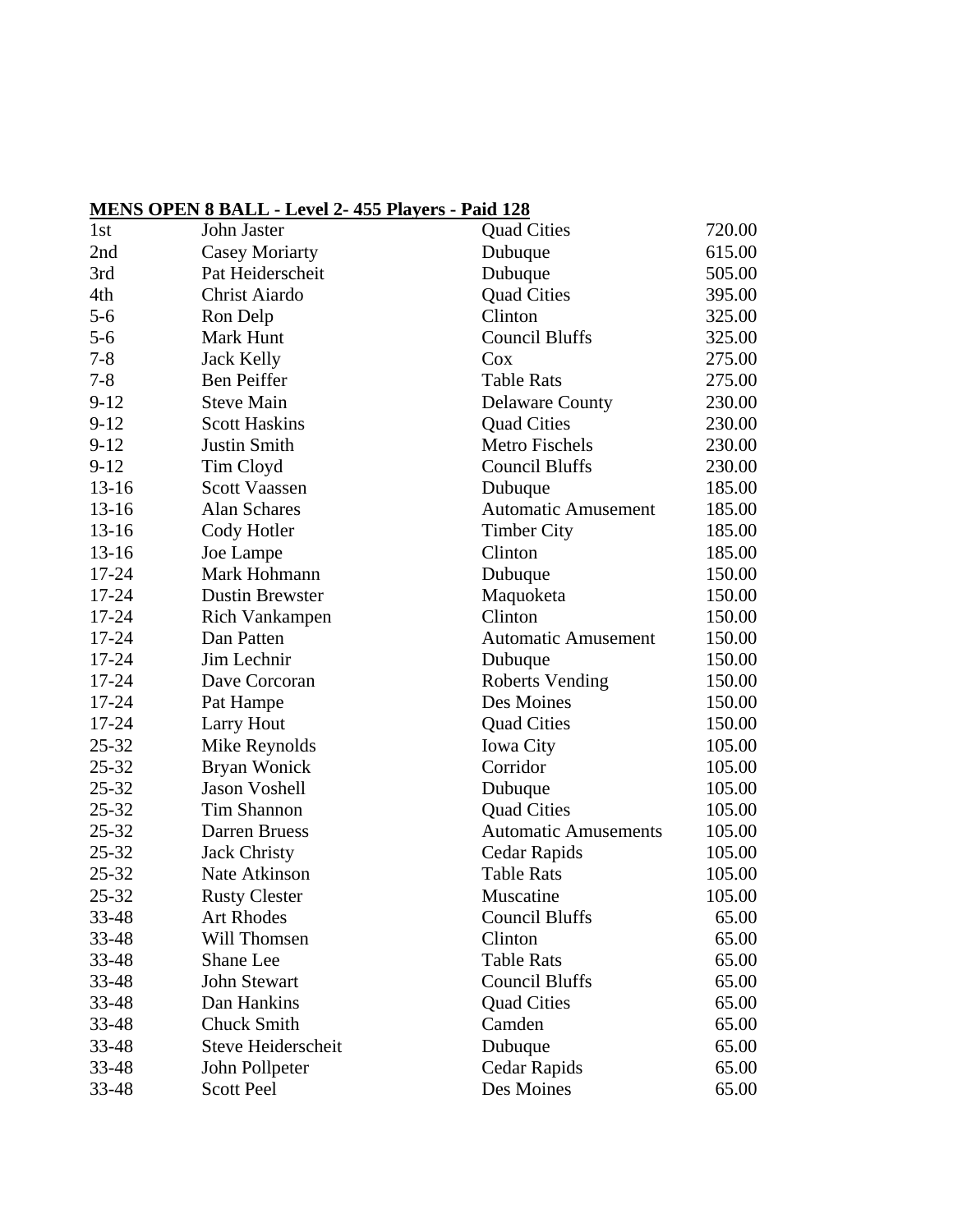| 33-48 | <b>Jim Vest</b>      | <b>Table Rats</b>          | 65.00 |
|-------|----------------------|----------------------------|-------|
| 33-48 | Joe Shaw             | Camden                     |       |
| 33-48 | Mike Doe             | Camden                     | 65.00 |
| 33-48 | Gabe Wyckoff         | Metro Fischels             | 65.00 |
| 33-48 | Josh Spilman         | Corridor                   | 65.00 |
| 33-48 | Merle Lawrence Sr    | Clinton                    | 65.00 |
| 33-48 | <b>Scott Krueger</b> | Muscatine                  | 65.00 |
| 49-64 | <b>Lance Wiese</b>   | <b>Timber City</b>         | 50.00 |
| 49-64 | Joe Bush             | Dubuque                    | 50.00 |
| 49-64 | John Gibbs           | <b>Cedar Rapids</b>        | 50.00 |
| 49-64 | Don Wempe            | Des Moines                 | 50.00 |
| 49-64 | Jeff Nguyen          | Muscatine                  | 50.00 |
| 49-64 | <b>Tim Rolwes</b>    | Dubuque                    | 50.00 |
| 49-64 | Jeremy Bush          | <b>Table Rats</b>          | 50.00 |
| 49-64 | <b>Stephen Finn</b>  | Clinton                    | 50.00 |
| 49-64 | <b>Travis Birkel</b> | Dubuque                    | 50.00 |
| 49-64 | Lane Eddy            | Osceola                    | 50.00 |
| 49-64 | Mike O'Connor        | <b>Automatic Amusement</b> | 50.00 |
| 49-64 | Ed Denklau           | <b>Quad Cities</b>         | 50.00 |
| 49-64 | Dennis Bowrey        | <b>Quad Cities</b>         | 50.00 |
| 49-64 | Rob Leeper           | Cedar Rapids               | 50.00 |
| 49-64 | Jae Bernard          | Cedar Rapids               | 50.00 |
| 49-64 | Robert Graham        | <b>Charles City</b>        | 50.00 |
| 65-96 | Penny Lemkuhl        | Clinton                    | 40.00 |
| 65-96 | <b>Steve Krueger</b> | Muscatine                  | 40.00 |
| 65-96 | Michael Kugler       | Metro                      | 40.00 |
| 65-96 | Chris Plucar         | Cedar Rapids               | 40.00 |
| 65-96 | <b>Blake Mattson</b> | Muscatine                  | 40.00 |
| 65-96 | Tony Komisar         | Camden                     | 40.00 |
| 65-96 | <b>Ryan Anderson</b> | <b>Quad Cities</b>         | 40.00 |
| 65-96 | Terry Archer         | Camden                     | 40.00 |
| 65-96 | Levi Behnke          | Dubuque                    | 40.00 |
| 65-96 | Dean Bull            | <b>Quad Cities</b>         | 40.00 |
| 65-96 | <b>Rick Daley</b>    | Cox Music                  | 40.00 |
| 65-96 | Ken Danielsen        | <b>Quad Cities</b>         | 40.00 |
| 65-96 | Scott Lumsden        | Cedar Rapids               | 40.00 |
| 65-96 | <b>Juan Perales</b>  | Muscatine                  | 40.00 |
| 65-96 | Dan Guzman           | Des Moines                 | 40.00 |
| 65-96 | <b>Billy Lind</b>    | <b>Quad Cities</b>         | 40.00 |
| 65-96 | Keith Long           | <b>Inner City</b>          | 40.00 |
| 65-96 | Ken Maier            | <b>Quad Cities</b>         | 40.00 |
| 65-96 | Mike Mills           | <b>Automatic Amusement</b> | 40.00 |
| 65-96 | <b>Rich Perry</b>    | Clinton                    | 40.00 |
| 65-96 | <b>Bart Seger</b>    | Clinton                    | 40.00 |
| 65-96 | <b>Bob Swanson</b>   | Des Moines                 | 40.00 |
| 65-96 | <b>Larry Tubbs</b>   | Camden                     | 40.00 |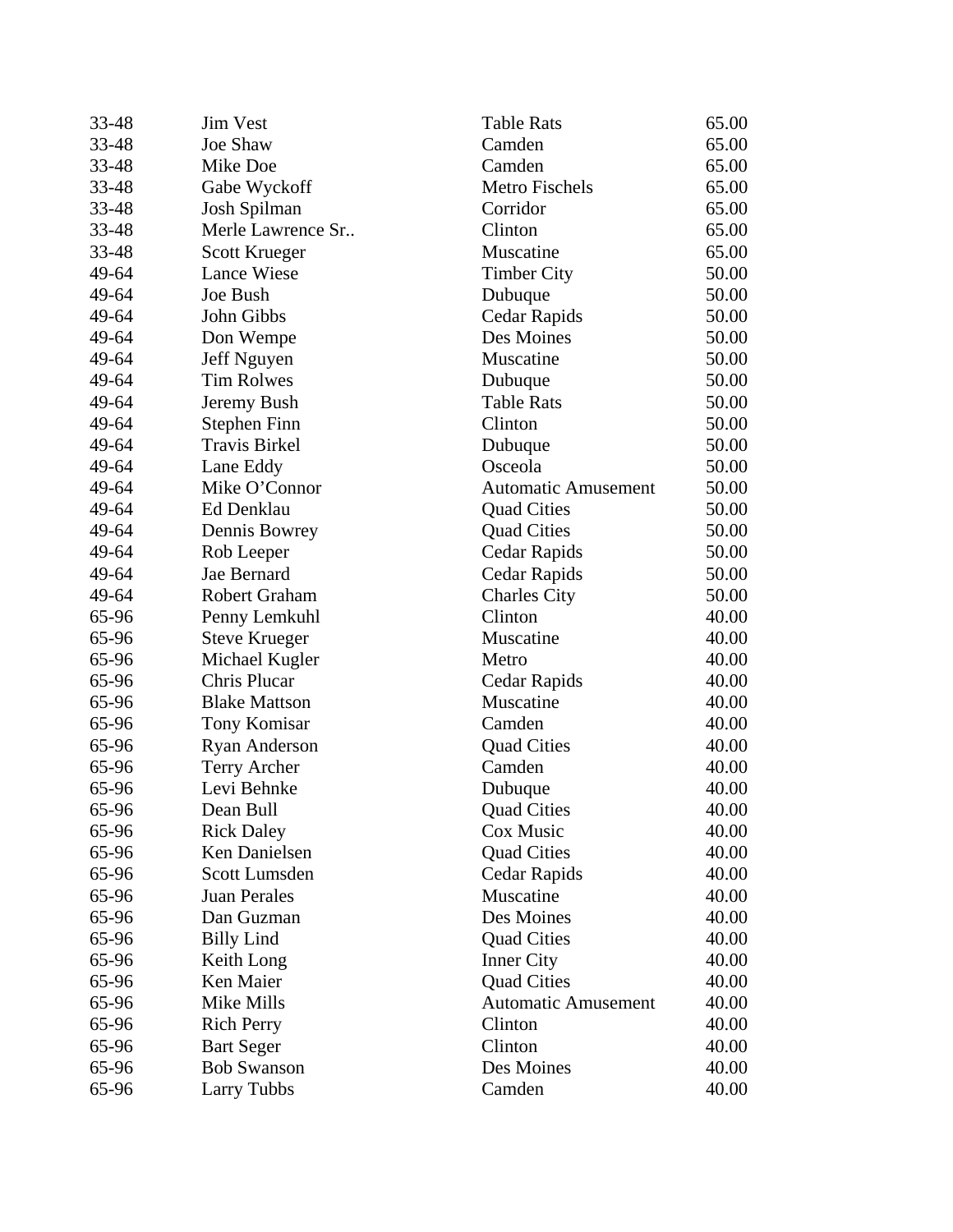| 65-96  | <b>Steve Desotel</b>    | <b>Delaware County</b>      | 40.00 |
|--------|-------------------------|-----------------------------|-------|
| 65-96  | <b>Bob Alfred</b>       | <b>Joe Dees</b>             |       |
| 65-96  | Tim Miller              | <b>Delaware County</b>      | 40.00 |
| 65-96  | Merrill Beck            | Clinton                     | 40.00 |
| 65-96  | Dan Paulus              | <b>Charles City</b>         | 40.00 |
| 65-96  | Matt Hartleip           | Metro Fischels              | 40.00 |
| 65-96  | Mark Brimeyer           | Dubuque                     | 40.00 |
| 65-96  | <b>Tom Stratton</b>     | Clinton                     | 40.00 |
| 65-96  | Denny Noah              | Amusemegames                | 40.00 |
| 97-128 | Edwin Alvarado          | Metro                       | 35.00 |
| 97-128 | <b>Terry Anderson</b>   | <b>Quad Cities</b>          | 35.00 |
| 97-128 | Mark Atkinson           | <b>Table Rats</b>           | 35.00 |
| 97-128 | Eric Behnke             | Dubuque                     | 35.00 |
| 97-128 | <b>Ryan Beyer</b>       | Dubuque                     | 35.00 |
| 97-128 | Dennis Boyle            | <b>Quad Cities</b>          | 35.00 |
| 97-128 | <b>Marty Bradley</b>    | Dubuque                     | 35.00 |
| 97-128 | <b>Brett Elder</b>      | <b>Iowa City</b>            | 35.00 |
| 97-128 | <b>Steve Gruening</b>   | Des Moines                  | 35.00 |
| 97-128 | Rob Gudenkauf           | <b>Delaware County</b>      | 35.00 |
| 97-128 | Jeremy Hedley           | Dubuque                     | 35.00 |
| 97-128 | <b>Robert Reyes</b>     | <b>Quad Cities</b>          | 35.00 |
| 97-128 | Dean Ingles             | <b>Delaware County</b>      | 35.00 |
| 97-128 | <b>Brian Johnson</b>    | Metro                       | 35.00 |
| 97-128 | <b>Rich Kenley</b>      | Dubuque                     | 35.00 |
| 97-128 | <b>Scott Law</b>        | Clinton                     | 35.00 |
| 97-128 | Nate McCombs            | Des Moines                  | 35.00 |
| 97-128 | <b>Trevor Nicholson</b> | <b>Table Rats</b>           | 35.00 |
| 97-128 | <b>Mason Parks</b>      | <b>Quad Cities</b>          | 35.00 |
| 97-128 | Tom Roling              | Dubuque                     | 35.00 |
| 97-128 | <b>Bill Sauser</b>      | Dubuque                     | 35.00 |
| 97-128 | Cory Skeers             | Camden                      | 35.00 |
| 97-128 | Walt Smith              | <b>Delaware County</b>      | 35.00 |
| 97-128 | <b>Terry Spect</b>      | <b>Timber City</b>          | 35.00 |
| 97-128 | <b>Brian Sutter</b>     | Dubuque                     | 35.00 |
| 97-128 | Tony Terronez           | Cox                         | 35.00 |
| 97-128 | <b>Randy Tollefson</b>  | Camden                      | 35.00 |
| 97-128 | Dan White               | <b>Automatic Amusements</b> | 35.00 |
| 97-128 | Craig Wallroff          | <b>Timber City</b>          | 35.00 |
| 97-128 | Paul White              | <b>Delaware County</b>      | 35.00 |
| 97-128 | Kyle Zebuhr             | <b>Delaware County</b>      | 35.00 |
| 97-128 | <b>Russ Arends</b>      | <b>Charles City</b>         | 35.00 |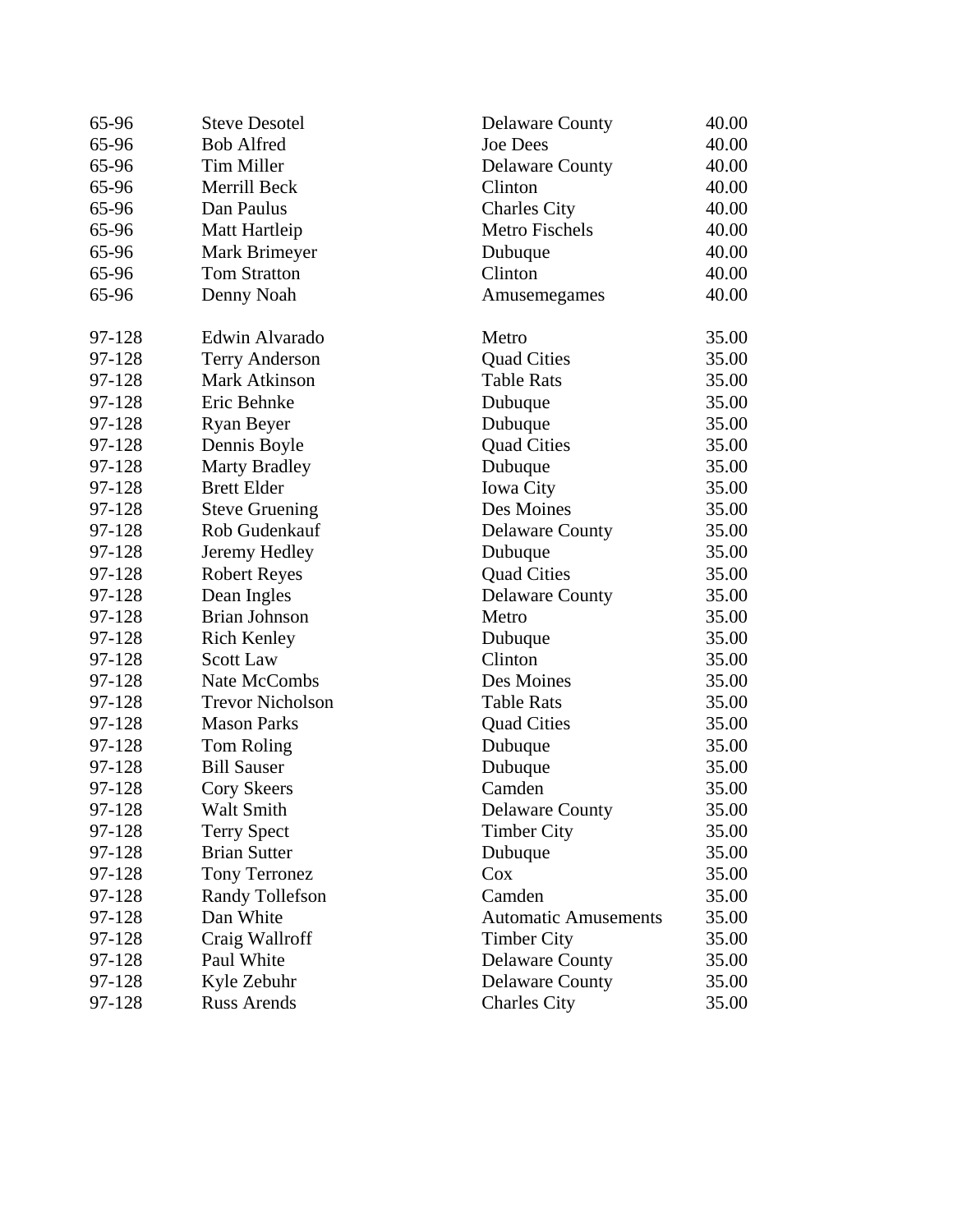## **WOMENS 8 BALL -LEVEL 1 – 80 Players – Paid 24**

| 1 <sup>st</sup> | Jenny Lampe              | Dubuque                    | 390.00 |
|-----------------|--------------------------|----------------------------|--------|
| 2 <sup>nd</sup> | <b>Barb Avery</b>        | Des Moines                 | 300.00 |
| 3 <sup>rd</sup> | <b>Tammy Booth</b>       | Southern Iowa              | 240.00 |
| 4 <sup>th</sup> | Simone Huskey            | <b>Quad Cities</b>         | 195.00 |
| $5 - 6$         | Layla Averhoff           | Metro Fischels             | 145.00 |
| $5 - 6$         | Pattie Hajney            | <b>Quad Cities</b>         | 145.00 |
| $7 - 8$         | <b>Shelly Brewer</b>     | Clinton                    | 115.00 |
| $7 - 8$         | Janelle Melohn           | <b>Corner Pocket</b>       | 115.00 |
| $9 - 12$        | Dawn Spencer             | Camden                     | 80.00  |
| $9-12$          | Ashlea Reiter            | <b>Automatic Amusement</b> | 80.00  |
| $9-12$          | Sue Leondard             | <b>Quad Cities</b>         | 80.00  |
| $9 - 12$        | Sandra Hansen            | Waterloo                   | 80.00  |
| $13-16$         | Kelly McBride            | <b>Quad Cities</b>         | 50.00  |
| $13-16$         | Jenny Ledford            | <b>Quad Cities</b>         | 50.00  |
| $13-16$         | Jolyn Cox                | <b>Quad Cities</b>         | 50.00  |
| $13-16$         | <b>Jennifer Stratton</b> | Clinton                    | 50.00  |
| $17 - 24$       | Rhea Williams            | Des Moines                 | 35.00  |
| $17 - 24$       | Heide French             | <b>Quad Cities</b>         | 35.00  |
| $17 - 24$       | Julie Guzman             | <b>Quad Cities</b>         | 35.00  |
| $17 - 24$       | <b>Stacy McNamara</b>    | <b>Quad Cities</b>         | 35.00  |
| $17 - 24$       | Janey Finn               | Clinton                    | 35.00  |
| 17-24           | Amanda Kuhl              | <b>Quad Cities</b>         | 35.00  |
| $17 - 24$       | Mary Breitenbach         | <b>Quad Cities</b>         | 35.00  |
| $17 - 24$       | <b>Sharon Rinkert</b>    | Des Moines                 | 35.00  |

## **WOMEN 8 BALL - LEVEL 2 – 160 Players – Paid 48**

| 1 <sup>st</sup> | Ashlee Estrada        | <b>Joe Dees</b>            | 385.00 |
|-----------------|-----------------------|----------------------------|--------|
| 2 <sup>nd</sup> | <b>Billie Kephart</b> | <b>Council Bluffs</b>      | 300.00 |
| 3 <sup>rd</sup> | Lauri Wright          | Metro Fischels             | 240.00 |
| 4 <sup>th</sup> | Donna Whitcomb        | <b>Quad Cities</b>         | 195.00 |
| $5 - 6$         | Kristen Smith         | Clinton                    | 150.00 |
| $5 - 6$         | <b>Cathy Harness</b>  | <b>Quad Cities</b>         | 150.00 |
| $7 - 8$         | Kay Ackmann           | Dubuque                    | 130.00 |
| $7-8$           | Sheree Hill           | Muscatine                  | 130.00 |
| $9-12$          | Sadie Carlson         | <b>Quad Cities</b>         | 105.00 |
| $9-12$          | <b>Missy Moore</b>    | Waterloo                   | 105.00 |
| $9-12$          | <b>Kathy Schmitt</b>  | Dubuque                    | 105.00 |
| $9-12$          | Patti Clancy          | Dubuque                    | 105.00 |
| $13-16$         | Vicki Sero            | <b>Automatic Amusement</b> | 85.00  |
| $13 - 16$       | <b>Julie Backes</b>   | Dubuque                    | 85.00  |
| $13 - 16$       | Rachel Bicego         | <b>Corner Pocket</b>       | 85.00  |
| $13 - 16$       | <b>Brandy Eklof</b>   | <b>Quad Cities</b>         | 85.00  |
| $17 - 24$       | Linda Zinser          | Cox Music                  | 65.00  |
| $17 - 24$       | Kari Uhlenkamp        | <b>Quad Cities</b>         | 65.00  |
| 17-24           | <b>Teresa Thomas</b>  | <b>Quad Cities</b>         | 65.00  |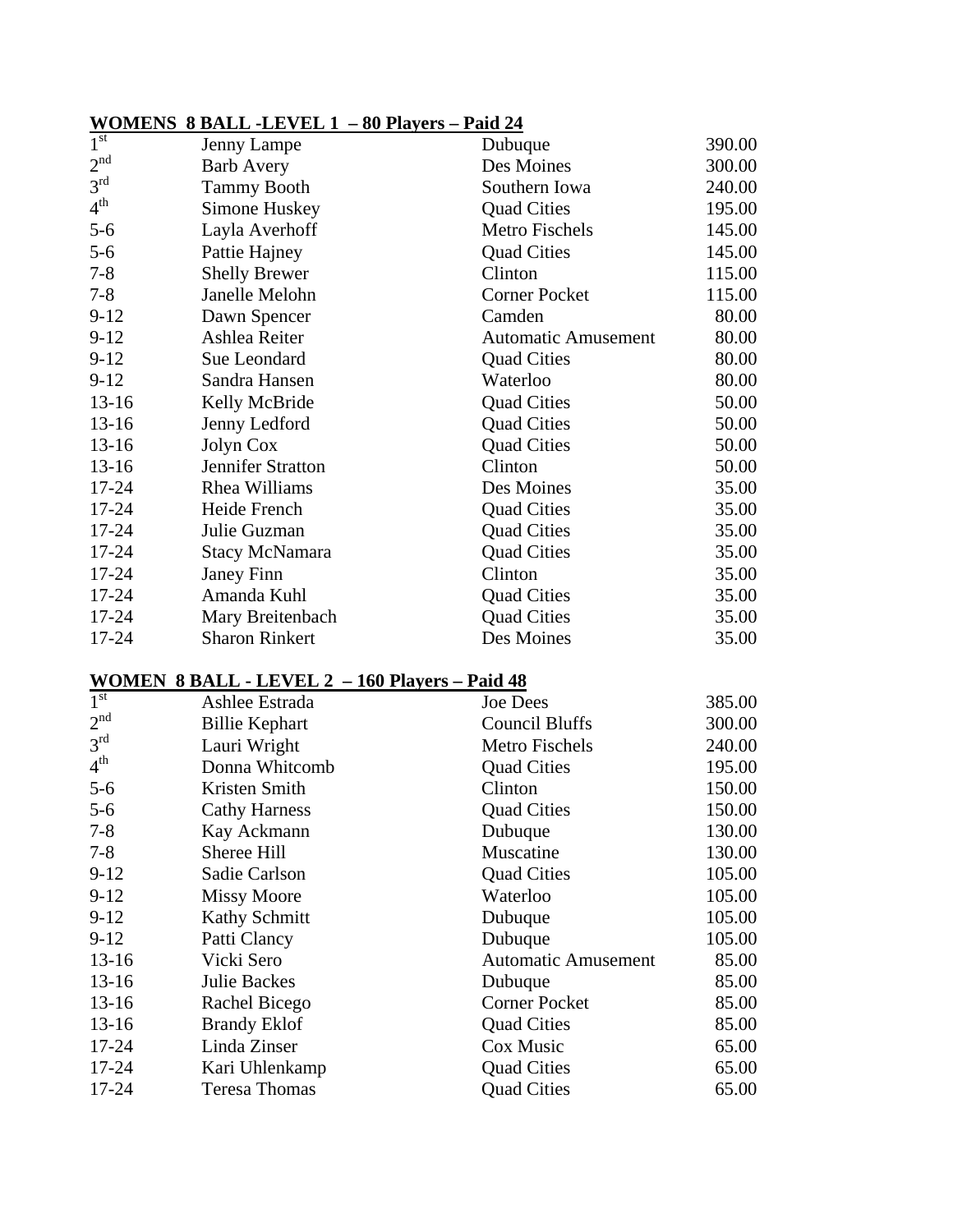| 17-24                   | Michelle Haparanta                                                                            | Cedar Rapids               | 65.00    |
|-------------------------|-----------------------------------------------------------------------------------------------|----------------------------|----------|
| 17-24                   | Clinton<br>Sue Wolever                                                                        |                            | 65.00    |
| $17 - 24$               | Vianna Tran                                                                                   | <b>Quad Cities</b>         | 65.00    |
| 17-24                   | Denise Deppe                                                                                  | <b>Delaware County</b>     | 65.00    |
| 17-24                   | Leah Garcia                                                                                   | Clinton                    | 65.00    |
| $25 - 32$               | Jessica Hempstead                                                                             | <b>Delaware County</b>     | 50.00    |
| $25 - 32$               | Cheryl Barlow                                                                                 | <b>Joe Dees</b>            | 50.00    |
| 25-32                   | Penny Hoenig                                                                                  | <b>Joe Dees</b>            | 50.00    |
| $25 - 32$               | Cindy Hahn                                                                                    | <b>Delaware County</b>     | 50.00    |
| $25 - 32$               | Lisa Schumacher                                                                               | Des Moines                 | 50.00    |
| $25 - 32$               | Rhonda Schroeder                                                                              | Clinton                    | 50.00    |
| $25 - 32$               | <b>Faith Eichman</b>                                                                          | Dubuque                    | 50.00    |
| $25 - 32$               | Cheryl Boland`                                                                                | Clinton                    | 50.00    |
| 33-48                   | Abby Hausmann                                                                                 | <b>Corner Pocket</b>       | 40.00    |
| 33-48                   | Kay Clardy                                                                                    | Clinton                    | 40.00    |
| 33-48                   | <b>Sandy Wurster</b>                                                                          | Clinton                    | 40.00    |
| 33-48                   | Jill Deboef                                                                                   | <b>Charles City</b>        | 40.00    |
| 33-48                   | Rhoda Fear                                                                                    | Muscatine                  | 40.00    |
| 33-48                   | Tammy O'Meara                                                                                 | <b>Quad Cities</b>         | 40.00    |
| 33-48                   | Joni Nefzger                                                                                  | <b>Delaware County</b>     | 40.00    |
| 33-48                   | <b>Alyson Smith</b>                                                                           | <b>Automatic Amusement</b> | 40.00    |
| 33-48                   | Anne Garcia                                                                                   | <b>Quad Cities</b>         | 40.00    |
| 33-48                   | Cindy Graham                                                                                  | <b>Charles City</b>        | 40.00    |
| 33-48                   | Deb Cooperman                                                                                 | <b>Joe Dees</b>            | 40.00    |
| 33-48                   | Christina Brainard                                                                            | Metro                      | 40.00    |
| 33-48                   | Diane Atkinson                                                                                | <b>Table Rats</b>          | 40.00    |
| 33-48                   | <b>Barb Siebels</b>                                                                           | <b>Delaware County</b>     | 40.00    |
| 33-48                   | <b>Beth Ackerson</b>                                                                          | <b>Iowa City</b>           | 40.00    |
| 33-48                   | Tara Allison                                                                                  | <b>Quad Cities</b>         | 40.00    |
|                         | <b>MENS MASTERS TEAM 8 BALL - 12 Teams - Paid 4</b>                                           |                            |          |
| $\overline{1}^{\rm st}$ | BJ's R&M                                                                                      | <b>Fischels Music</b>      | 2,300.00 |
| 2 <sup>nd</sup><br>↩    | The Rut                                                                                       | Camden                     | 1,800.00 |
| 3 <sup>rd</sup>         | Brady's Bunch                                                                                 | <b>Quad Cities</b>         | 1,400.00 |
| 4 <sup>th</sup>         | <b>Main Street Masters</b>                                                                    | Dubuque                    | 1,000.00 |
|                         | <b>WOMEN MASTERS TEAM 8 BALL - 7 Teams - Paid 3</b><br>$1^{\text{st}}$ Capri College Quad Cit |                            |          |
|                         | Capri College                                                                                 | <b>Quad Cities</b>         | 1,500.00 |
| 2 <sup>nd</sup>         | <b>OMG</b>                                                                                    | Des Moines                 | 1,125.00 |
| 3 <sup>rd</sup>         | Which Witch is Which                                                                          | <b>Council Bluffs</b>      | 750.00   |
|                         | <u>MENS TEAM 8 BALL - LEVEL 1 - 90 Teams - Paid 32</u>                                        |                            |          |
| 1 <sup>st</sup>         | Who Let The Dogs Out                                                                          | Waterloo                   | 1,050.00 |
| 2 <sup>nd</sup>         | <b>Cues Masters Niesman</b>                                                                   | Dubuque                    | 860.00   |
| 3 <sup>rd</sup>         | <b>Ballers</b> Inc                                                                            | Corridor                   | 690.00   |
| 4 <sup>th</sup>         | <b>Cue Masters Brubaker</b>                                                                   | Dubuque                    | 560.00   |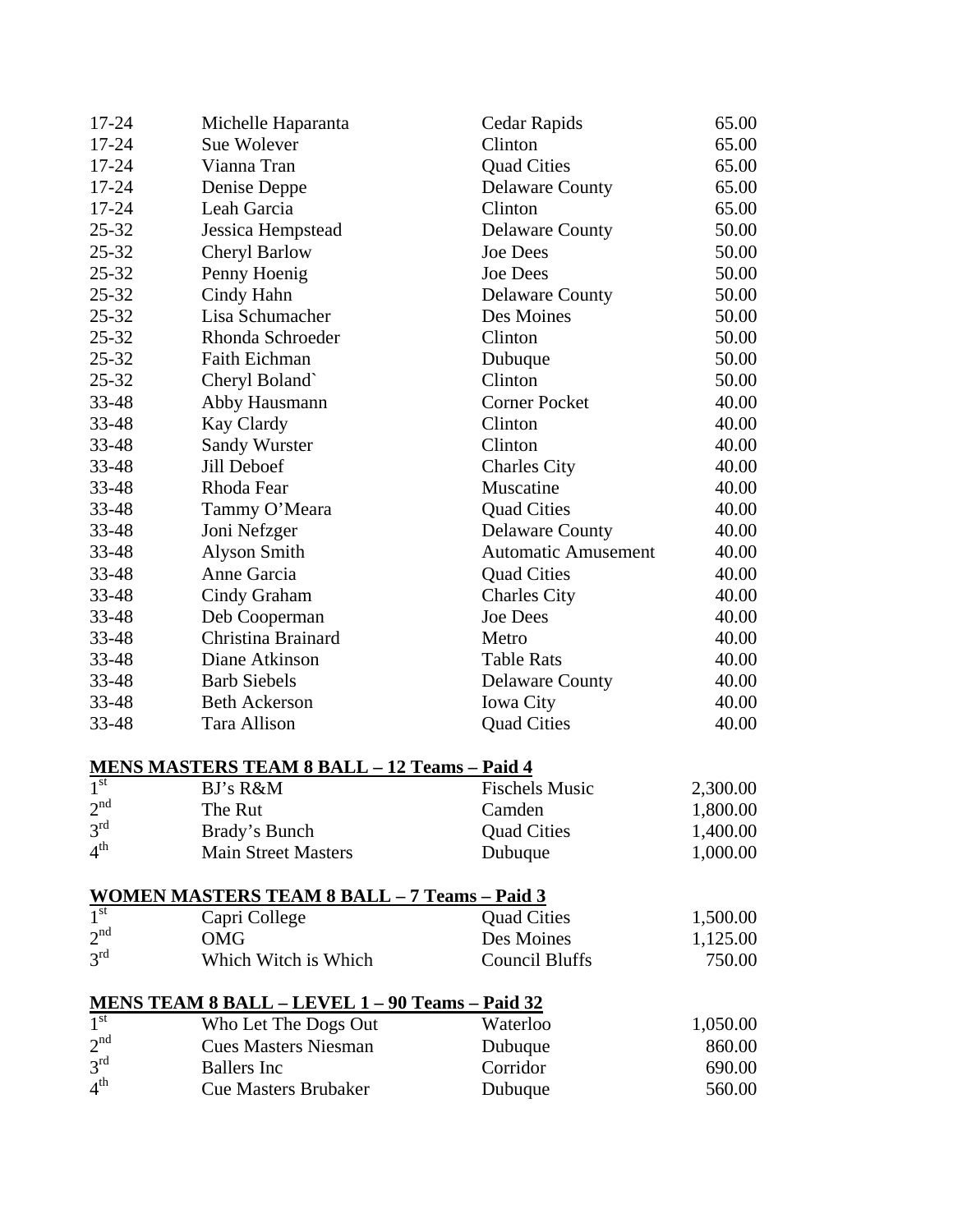| $5 - 6$   | Pocket This                   | Des Moines                 | 445.00 |
|-----------|-------------------------------|----------------------------|--------|
| $5-6$     | <b>Cue Masters Moris</b>      | Dubuque                    | 445.00 |
| $7 - 8$   | Sneaky M.T.B.'s               | <b>Quad Cities</b>         | 345.00 |
| $7 - 8$   | Bailey's Bunch                | Cedar Rapids               | 345.00 |
| $9-12$    | <b>Silver Dollar Antiques</b> | Clinton                    | 250.00 |
| $9 - 12$  | Superbad                      | <b>Corner Pocket</b>       | 250.00 |
| $9-12$    | Table Hoggz                   | Camden                     | 250.00 |
| $9 - 12$  | <b>Big Dogs</b>               | Des Moines                 | 250.00 |
| $13 - 16$ | The Old Man's Team            | <b>Joe Dees</b>            | 190.00 |
| $13-16$   | <b>Classic Billiards</b>      | Clinton                    | 190.00 |
| $13 - 16$ | <b>Strokers Saloon</b>        | <b>Delaware County</b>     | 190.00 |
| $13-16$   | Casey's 8 Balls               | <b>Automatic Amusement</b> | 190.00 |
| $17 - 24$ | Pocket's 1                    | Muscatine                  | 130.00 |
| 17-24     | <b>Backstroke Boys</b>        | Iowa City                  | 130.00 |
| 17-24     | Obie's Stepkids               | <b>Timber City</b>         | 130.00 |
| $17 - 24$ | Randy's Custom Cue            | <b>Quad Cities</b>         | 130.00 |
| 17-24     | Zsavooz II                    | <b>Roberts Vending</b>     | 130.00 |
| 17-24     | <b>Sin City Massacres</b>     | Clinton                    | 130.00 |
| $17 - 24$ | Hammerheads-Rolwes            | Dubuque                    | 130.00 |
| 17-24     | <b>PDQUES</b>                 | Muscatine                  | 130.00 |
| $25 - 32$ | <b>Bulldogs - MILT</b>        | Dubuque                    | 100.00 |
| $25 - 32$ | Carr's Legends                | <b>Timber City</b>         | 100.00 |
| $25 - 32$ | Donna's Boys                  | <b>Timber City</b>         | 100.00 |
| $25 - 32$ | <b>Table Rats</b>             | <b>Table Rats</b>          | 100.00 |
| $25 - 32$ | <b>Breat N Runnin</b>         | <b>Roberts Vending</b>     | 100.00 |
| $25 - 32$ | Sherm's Shooters              | <b>Charles City</b>        | 100.00 |
| $25 - 32$ | Reuther's Ruthless            | Joe Dee's                  | 100.00 |
| $25 - 32$ | Cue Masters - Krame           | Dubuque                    | 100.00 |

## **MENS TEAM 8 BALL – LEVEL 2 – 113 Teams – Paid 24**

| 1 <sup>st</sup> | Ridgewood Wild Ones         | Joe Dee's              | 800.00 |
|-----------------|-----------------------------|------------------------|--------|
| 2 <sup>nd</sup> | Dang                        | Des Moines             | 650.00 |
| 3 <sup>rd</sup> | Main Street Vermule         | <b>Council Bluffs</b>  | 550.00 |
| 4 <sup>th</sup> | Legends In Their Own        | Clinton                | 450.00 |
| $5-6$           | SS 8 Ball                   | Metro                  | 350.00 |
| $5 - 6$         | Undertakers                 | <b>Green Amusement</b> | 350.00 |
| $7 - 8$         | <b>Slow Rollers</b>         | <b>Quad Cities</b>     | 250.00 |
| $7 - 8$         | <b>Hog House</b>            | <b>Quad Cities</b>     | 250.00 |
| $9-12$          | <b>Bet Something</b>        | Camden                 | 175.00 |
| $9-12$          | <b>Silver Dollar Gunner</b> | Clinton                | 175.00 |
| $9 - 12$        | Staff #2                    | <b>Charles City</b>    | 175.00 |
| $9-12$          | <b>Rakt N Redy</b>          | Camden                 | 175.00 |
| $13 - 16$       | The Barn-Dizzle             | Dubuque                | 125.00 |
| $13 - 16$       | The Bank #2                 | Clinton                | 125.00 |
| $13 - 16$       | Krazy 8's                   | Waterloo               | 125.00 |
| $13 - 16$       | Slim's                      | <b>Iowa City</b>       | 125.00 |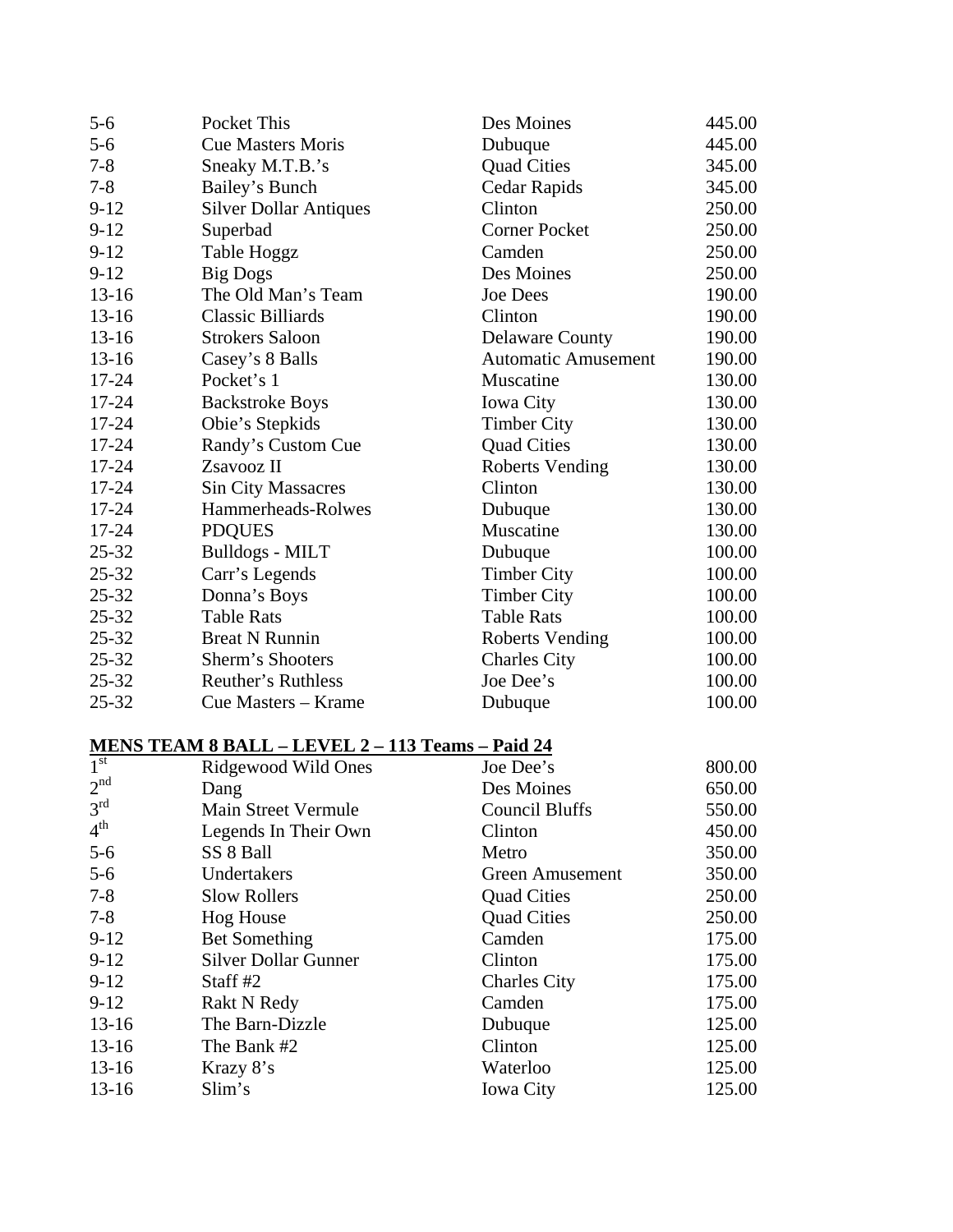| $17 - 24$ | Salt & Pepper                  | <b>Quad Cities</b> | 100.00 |
|-----------|--------------------------------|--------------------|--------|
| $17 - 24$ | Fuglsang                       | Clinton            | 100.00 |
| $17 - 24$ | <b>Just Pool Buddies</b>       | Corridor           | 100.00 |
| $17 - 24$ | Legends Jalapenos              | Clinton            | 100.00 |
| $17 - 24$ | Cinch It                       | <b>Quad Cities</b> | 100.00 |
| $17 - 24$ | Shake & Break                  | <b>Quad Cities</b> | 100.00 |
| $17 - 24$ | <b>Silver Dollar Leftovers</b> | Clinton            | 100.00 |
| $17 - 24$ | The Bank 5                     | Clinton            | 100.00 |

## **WOMENS OPEN TEAM 8 BALL – 70 Teams – Paid 24**

| 1 <sup>st</sup> | Legends Classic                    | Clinton                    | 850.00 |
|-----------------|------------------------------------|----------------------------|--------|
| 2 <sup>nd</sup> | Nice Rack                          | <b>Quad Cities</b>         |        |
| 3 <sup>rd</sup> | Knicker's                          | Dubuque                    | 565.00 |
| 4 <sup>th</sup> | Shape's Over Rated                 | <b>Quad Cities</b>         | 460.00 |
| $5 - 6$         | <b>Legends Thunder</b>             | Clinton                    | 360.00 |
| $5 - 6$         | Voo Doo Dolls                      | Des Moines                 | 360.00 |
| $7 - 8$         | Legends Litening                   | Clinton                    | 265.00 |
| $7 - 8$         | Ruby                               | <b>Automatic Amusement</b> | 265.00 |
| $9-12$          | Main Event                         | Cox Music                  | 175.00 |
| $9-12$          | Rusty's Roses                      | Des Moines                 | 175.00 |
| $9-12$          | Jonseys                            | Clinton                    | 175.00 |
| $9-12$          | <b>Triple Threat</b>               | Des Moines                 | 175.00 |
| $13-16$         | <b>Charlies Silver Dollar</b>      | Clinton                    | 130.00 |
| $13 - 16$       | <b>Billiard Wholesale</b>          | Quad Citi8es               | 130.00 |
| $13 - 16$       | Knickers - Ellie                   | Dubuque                    | 130.00 |
| $13-16$         | CJ's Girls                         | Camden                     | 130.00 |
| 17-24           | Chicks w/Sticks                    | <b>Quad Cities</b>         | 110.00 |
| 17-24           | English Pub                        | <b>Delaware County</b>     | 110.00 |
| 17-24           | Carr's #1                          | <b>Jackson County</b>      | 110.00 |
| 17-24           | Duey's Angels                      | <b>Quad Cities</b>         | 110.00 |
| 17-24           | Onies 1                            | <b>Delaware County</b>     | 110.00 |
| 17-24           | Hello Hilltop                      | Iowa City Women            | 110.00 |
| 17-24           | Main Street Weidenfe               | <b>Council Bluffs</b>      | 110.00 |
| 17-24           | Pour Sports Crazy B                | Cedar Rapids               | 110.00 |
|                 | 2 <sup>nd</sup> CHANCE MEN LEVEL 1 |                            |        |
| $1^{ST}$        | Team Jeep                          | <b>Quad Cities</b>         | 350.00 |
| 2 <sup>nd</sup> | <b>Bump Shape</b>                  | <b>Quad Cities</b>         | 250.00 |
| $3 - 4$         | Pool Hall Junkie                   | <b>Quad Cities</b>         | 150.00 |
| $3-4$           | Chat & Chew                        | <b>Table Rats</b>          | 150.00 |
| 2 <sup>nd</sup> | <b>CHANCE MEN LEVEL II</b>         |                            |        |
| $1^{ST}$        | Cheers                             | <b>Quad Cities</b>         | 225.00 |
| 2 <sup>nd</sup> | Chao's                             | <b>Quad Cities</b>         | 150.00 |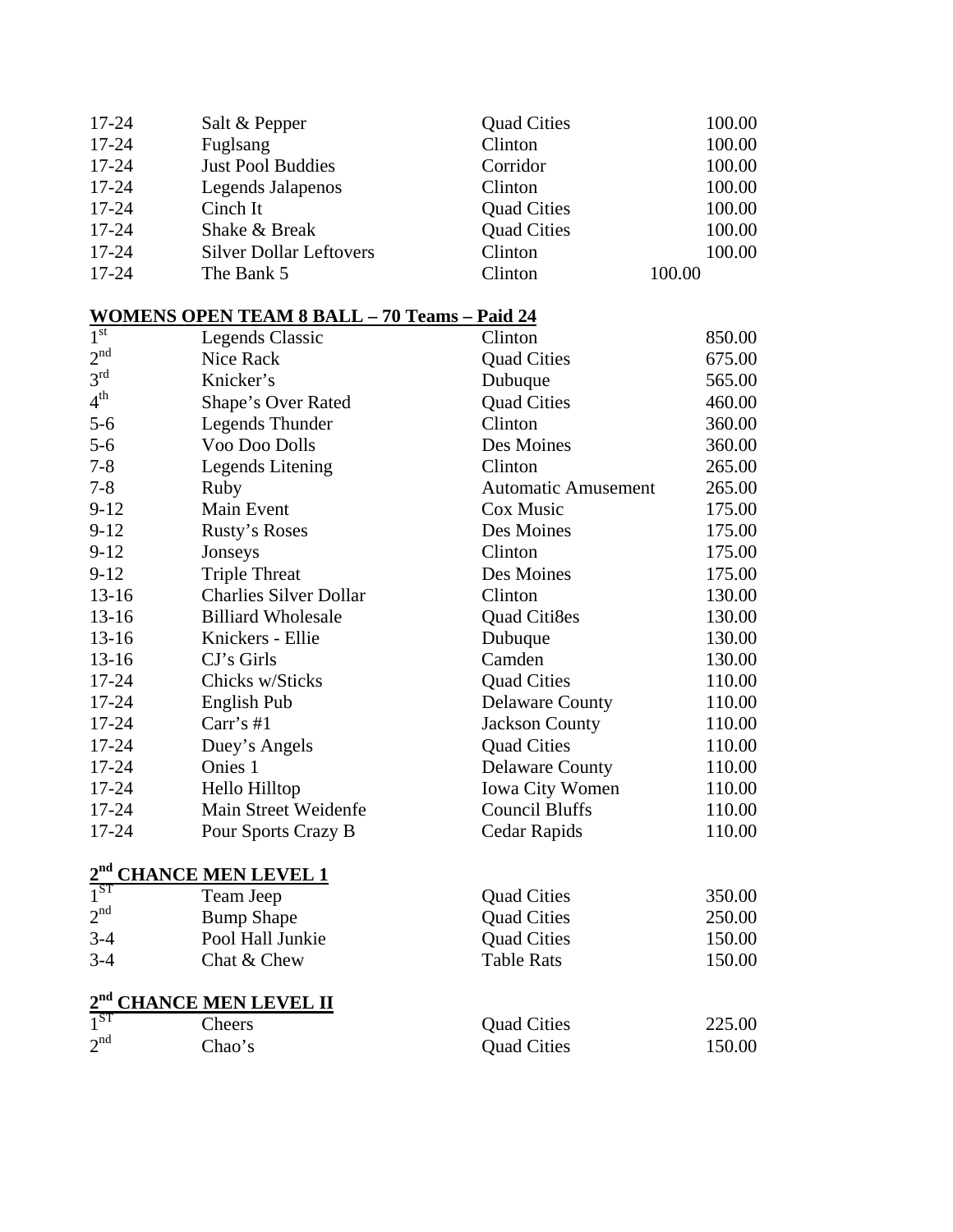## **2nd CHANCE WOMEN**

| 1 <sup>ST</sup> | <b>Team Motorboat</b> | Corner Pocket          | 200.00 |
|-----------------|-----------------------|------------------------|--------|
| 2 <sup>nd</sup> | Gus' On Cue           | <b>Iowa City Women</b> | 100.00 |

## **MASTERS SCOTCH DOUBLES**

| $1^{ST}$        | Reuther-Heitmeier | <b>Joe Dees</b>       | 300.00 |
|-----------------|-------------------|-----------------------|--------|
| 2 <sup>nd</sup> | VanKampen-Laurent | Clinton               | 200.00 |
| $3 - 4$         | Wilwerding-Hughes | <b>Council Bluffs</b> | 90.00  |
| $3 - 4$         | Ranson-Bornstien  | <b>Charles City</b>   | 90.00  |
| $5 - 8$         | Parllow-Rolling   | Dubuque               | 30.00  |
| $5 - 8$         | Brewer-Barsema    | Clinton               | 30.00  |
| $5 - 8$         | Minihan-Bakken    | Clinton               | 30.00  |
| $5 - 8$         | Haas-Carlson      | <b>Quad Cities</b>    | 30.00  |

#### **OPEN SCOTCH DOUBLES**

| $1^{ST}$        | Frazelle-Leonard          | <b>Quad Cities</b>     | 520.00 |
|-----------------|---------------------------|------------------------|--------|
| $2^{\text{nd}}$ | Hendricks-Frost           | <b>Delaware County</b> | 400.00 |
| $3-4$           | Dahl-Luna                 | <b>Timber City</b>     | 300.00 |
| $3-4$           | Judson-O'Connor           | Des Moines             | 300.00 |
| $5-8$           | Elder-Elder               | <b>Iowa City</b>       | 200.00 |
| 5-8             | Sager-Kennedy             | Clinton                | 200.00 |
| 5-8             | Shrader-Shrader           | <b>Cedar Falls</b>     | 200.00 |
| $5 - 8$         | Ralston-Tran              | <b>Quad Cities</b>     | 200.00 |
| $9-16$          | Hahn-Hahn                 | <b>Quad Cities</b>     | 120.00 |
| $9-16$          | Duffy-Mach                | Cedar Rapids           | 120.00 |
| 9-16            | Pohlman-Radabaugh         | <b>Delaware County</b> | 120.00 |
| 9-16            | Thompson-Breitenbach      | <b>Quad Cities</b>     | 120.00 |
| 9-16            | French-French             | <b>Quad Cities</b>     | 120.00 |
| 9-16            | Sommers-Hansen            | <b>Timber City</b>     | 120.00 |
| $9-16$          | Farber Sr-Williams        | Des Moines             | 120.00 |
| 9-16            | Weiland-Haggie            | <b>Corner Pocket</b>   | 120.00 |
|                 | 17-32 Benson-Cornmesser   | <b>Quad Cities</b>     | 60.00  |
|                 | 17-32 Fuglsang-Stratton   | Clinton                | 60.00  |
|                 | 17-32 Archer-Hines        | Muscatine              | 60.00  |
|                 | 17-32 Boeding-Ezerski     | <b>Corner Pocket</b>   | 60.00  |
|                 | 17-32 Krueger-Leopard     | Muscatine              | 60.00  |
|                 | 17-32 Bolsinger-Bolsinger | <b>Delaware County</b> | 60.00  |
|                 | 17-32 Nelson-Heinen       | <b>Corner Pocket</b>   | 60.00  |
|                 | 17-32 Mattson-Tana        | Muscatine              | 60.00  |
|                 | 17-32 Pieffer-Freerks     | Iowa City              | 60.00  |
|                 | 17-32 Wells-Lewis         | Muscatine              | 60.00  |
|                 | 17-32 Spore-Haparanta     | Cedar Rapids           | 60.00  |
|                 | 17-32 Carr-Wallace        | <b>Jackson County</b>  | 60.00  |
|                 | 17-32 McNamara-McNamara   | <b>Quad Cities</b>     | 60.00  |
|                 | 17-32 Clark-Goldsmith     |                        | 60.00  |
|                 | 17-32 Eichman-Eichman     |                        | 60.00  |